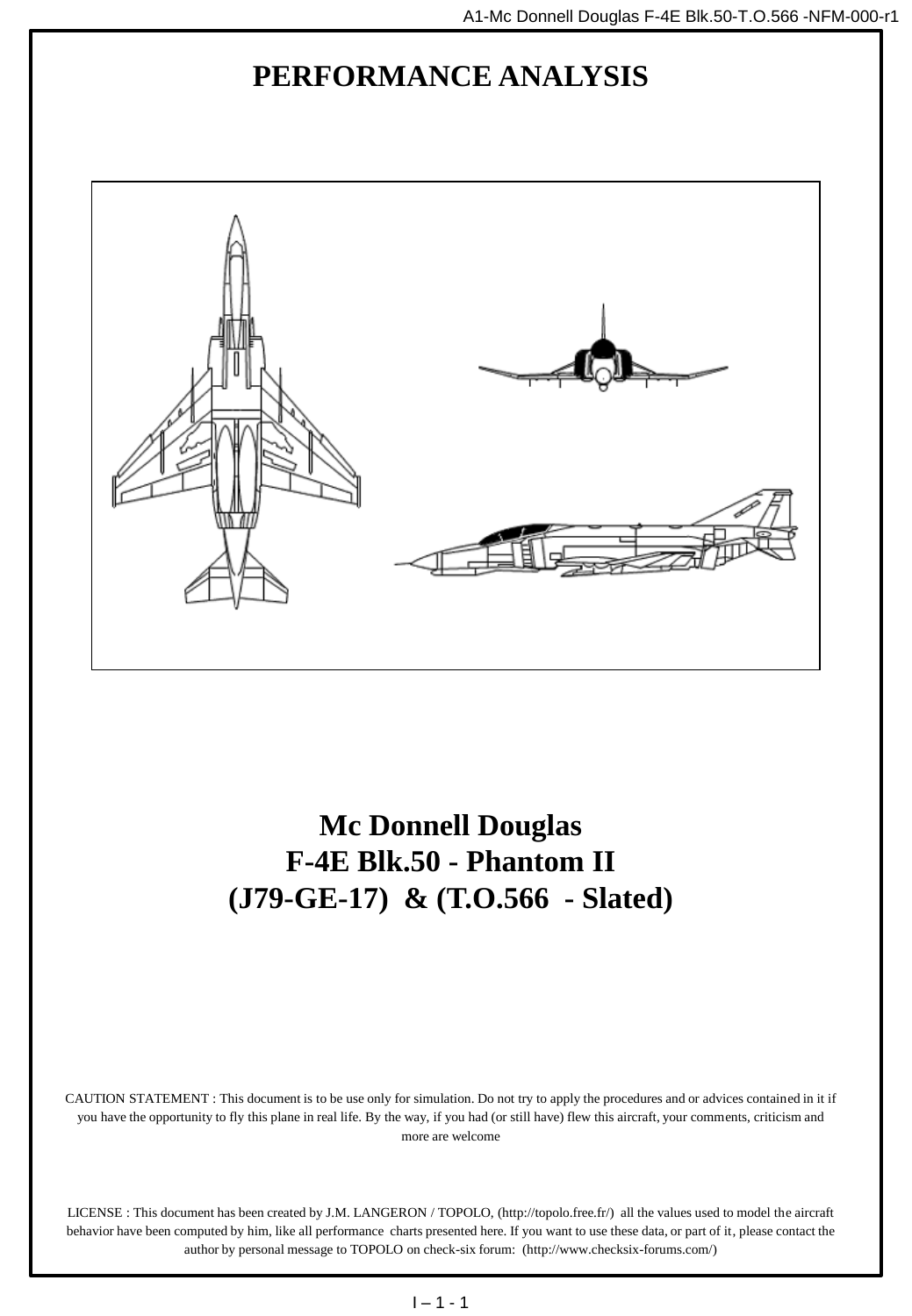# Level Flight Envelope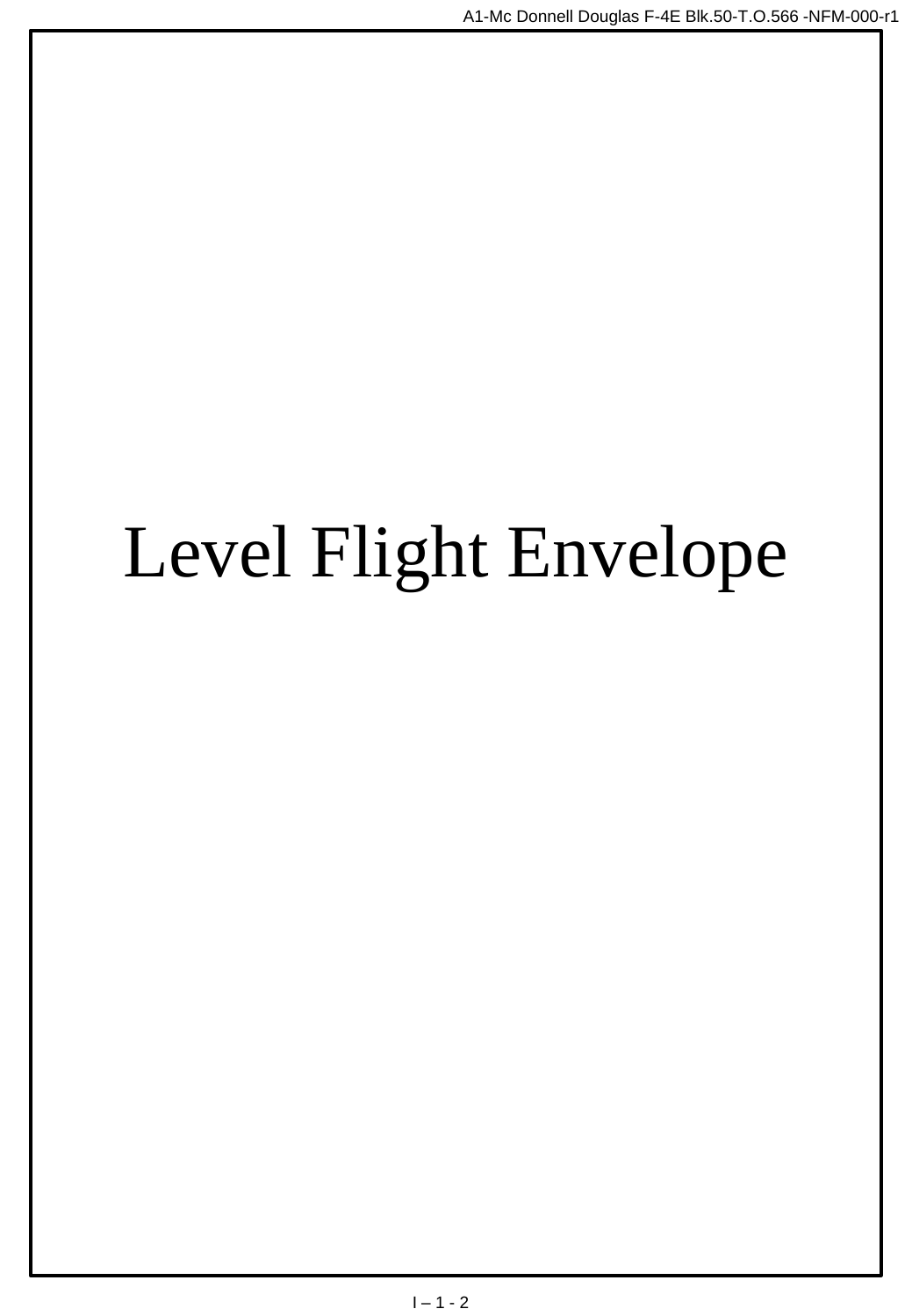# *Level Flight Envelope*

0 5,000 10,000 15,000 20,000 25,000 30,000 35,000 40,000 45,000 50,000 55,000 60,000 65,000  $\frac{25,000}{25,000}$ <br>  $\frac{25,000}{20,000}$ <br>  $\frac{4 \times \text{AlM-7E +}}{4 \times \text{AlM-7E +}}$ <br>  $\frac{5,000}{0}$ <br>  $\frac{4 \times \text{AlM-7E +}}{600}$ <br>  $\frac{2 \times \text{AlM-9D + Al-Q-71}}{600}$ <br>  $\frac{2 \times \text{AlM-9D + Al-Q-71}}{6000}$ <br>  $\frac{600}{4000.100.20}$ <br>  $\frac{2 \times \text{AlM-9D + Al-Q-71$ **Level Flight Enveloppe** 0 5,000 10,000 15,000 20,000 25,000 30,000 35,000 40,000 45,000 50,000 55,000 60,000 65,000 0.00 0.10 0.20 0.30 0.40 0.50 0.60 0.70 0.80 0.90 1.00 1.10 1.20 1.30 1.40 1.50 1.60 1.70 1.80 1.90 2.00 2.10 2.20 2.30 2.40 **Alt (ft) Mach DATA BASIS : ESTIMATED CONDITIONS:** •**Standard Day** •**Max AB Aircraft : F-4E Blk.50 - T.O.566 Engine :J79-GE-17 DATA BASIS : ESTIMATED CONDITIONS:** •**Standard Day** •**MILL Power Aircraft : F-4E Blk.50 - T.O.566 Engine :J79-GE-17** Clean GW = 39,587 lbs 4xAIM-7E + 2xAIM-9D + ALQ-71 GW = 42,628 lbs 750 Kts (IAS) from SL to 30,000ft 700Kts over Clean GW = 39,587 lbs 4xAIM-7E + 2xAIM-9D + ALQ-71 GW = 42,628 lbs 750 Kts (IAS) from SL to 30,000ft 700Kts over

**Mach**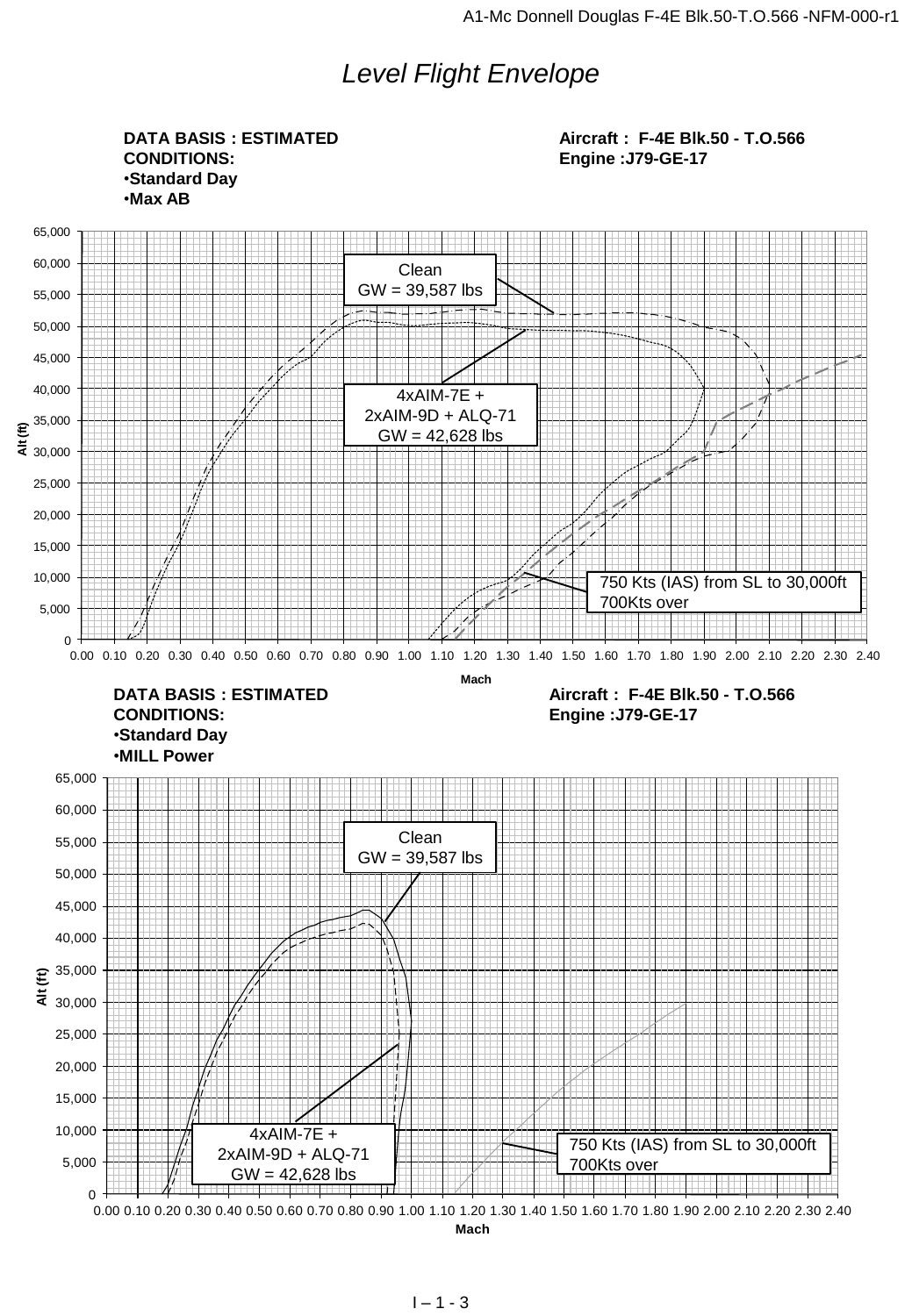# Turn Performance

**Aircraft : F-4E Blk.50 - T.O.566 Engine : J79-GE-17**

**CONFIGURATIONS :** •**4xAIM-7E + 2xAIM-9D + ALQ-71** •**50% internal fuel** •**GW= 42,628 lbs**

Load Factor limited to 5.47G (AIM-9 under LAU-7A/A on station 2) IAS limited to 750Kts under 25,000ft, 650Kts over 40,000ft (ALQ-71/QRC-160-1 on station 9)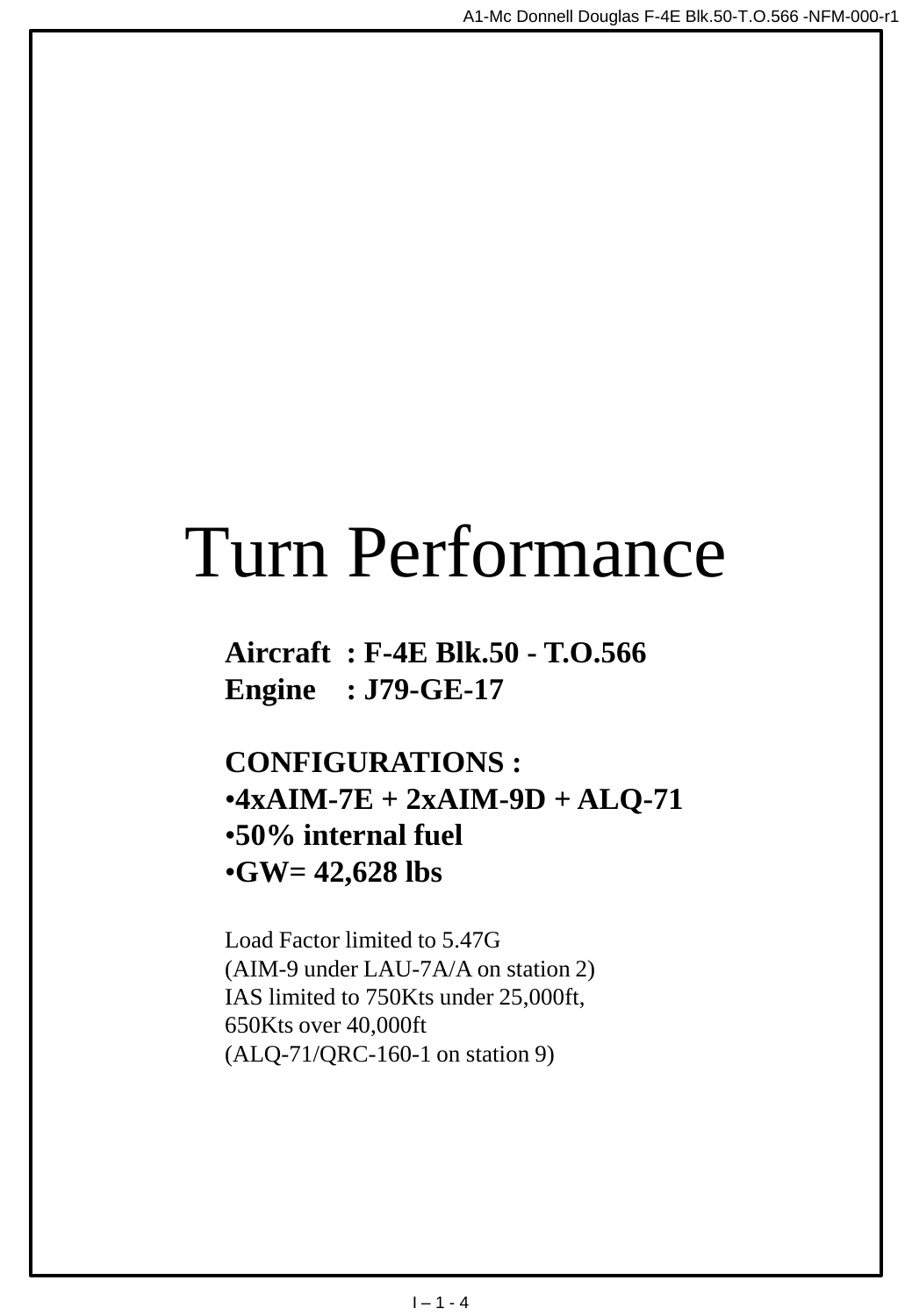### **Aircraft : F-4E Blk.50 - T.O.566 Engine :J79-GE-17**

**CONDITIONS:** •**Standard Day** •**Max AB**

**CONFIGURATIONS :** •**4xAIM-7E + 2xAIM-9D + ALQ-71** •**GW=42,628 lbs**



#### **Maximum Available Turn Rate**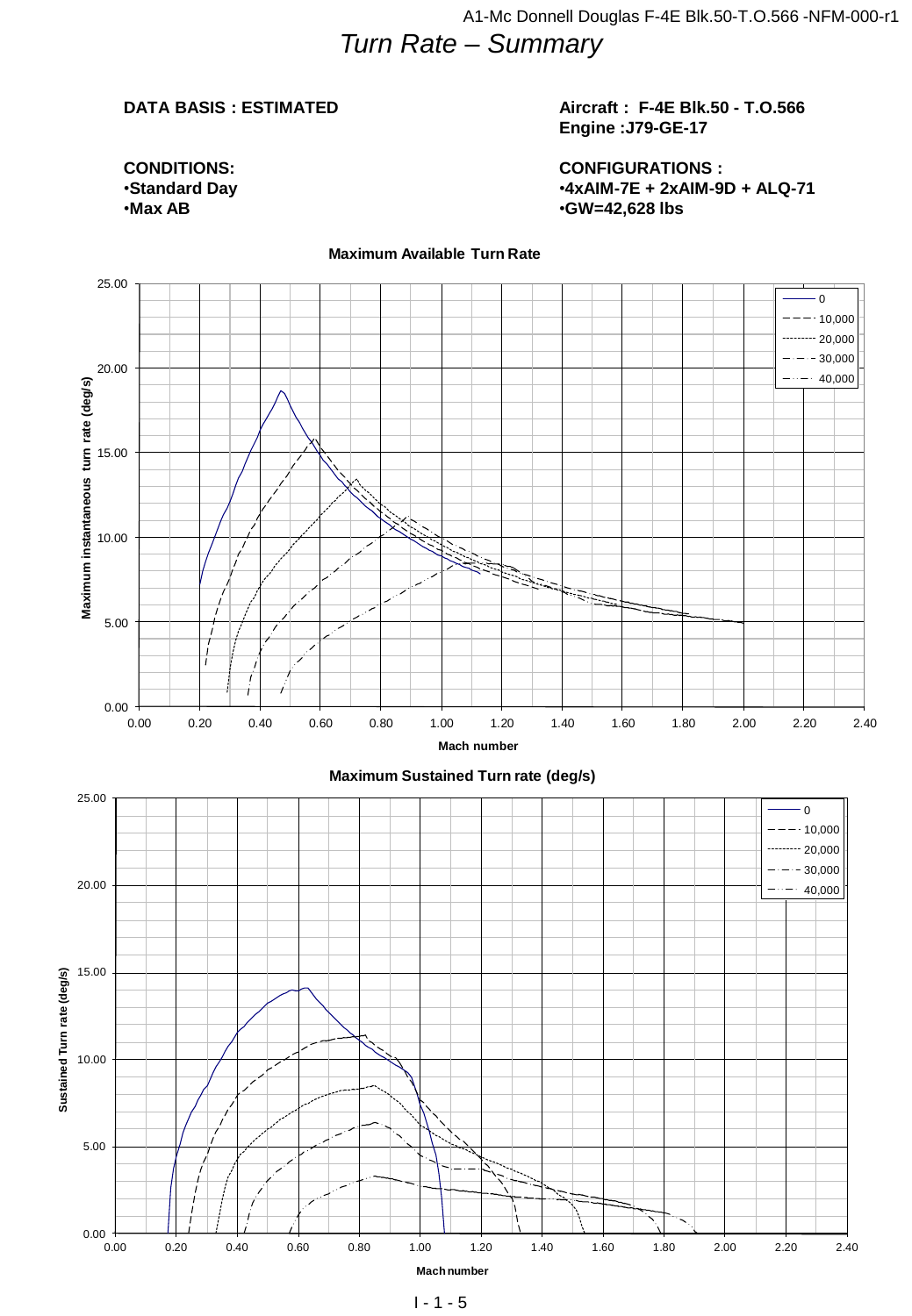### **Aircraft : F-4E Blk.50 - T.O.566 Engine :J79-GE-17**

**CONDITIONS:** •**Standard Day** •**Max AB**

**CONFIGURATIONS :** •**4xAIM-7E + 2xAIM-9D + ALQ-71** •**GW=42,628 lbs**

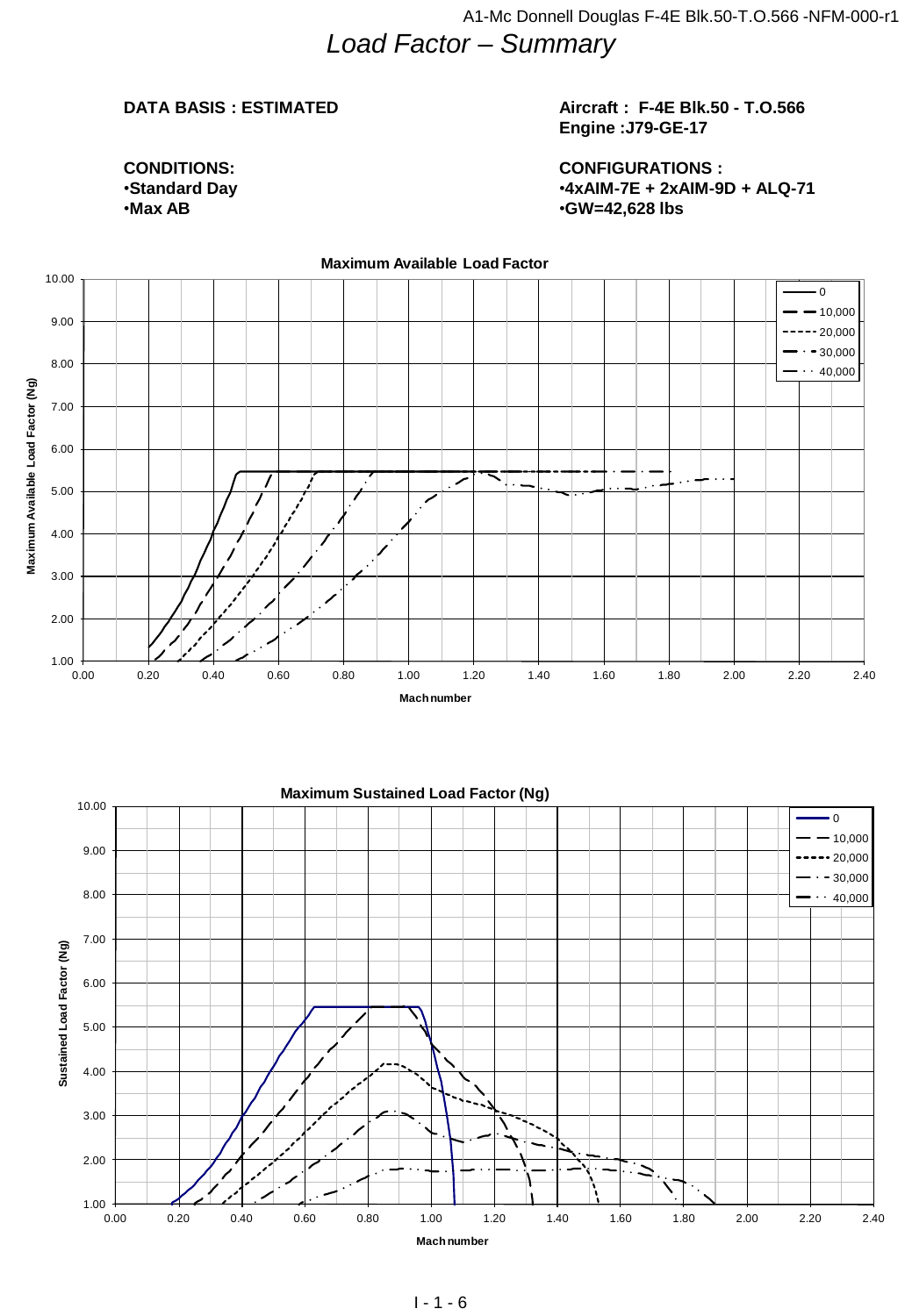# *Turn Performance – Sea Level*

### **DATA BASIS : ESTIMATED**

**Aircraft : F-4E Blk.50 - T.O.566 Engine :J79-GE-17**

**CONFIGURATIONS :** •**4xAIM-7E + 2xAIM-9D + ALQ-71** •**GW=42,628 lbs**

**CONDITIONS:** •**Standard Day** •**Max AB**

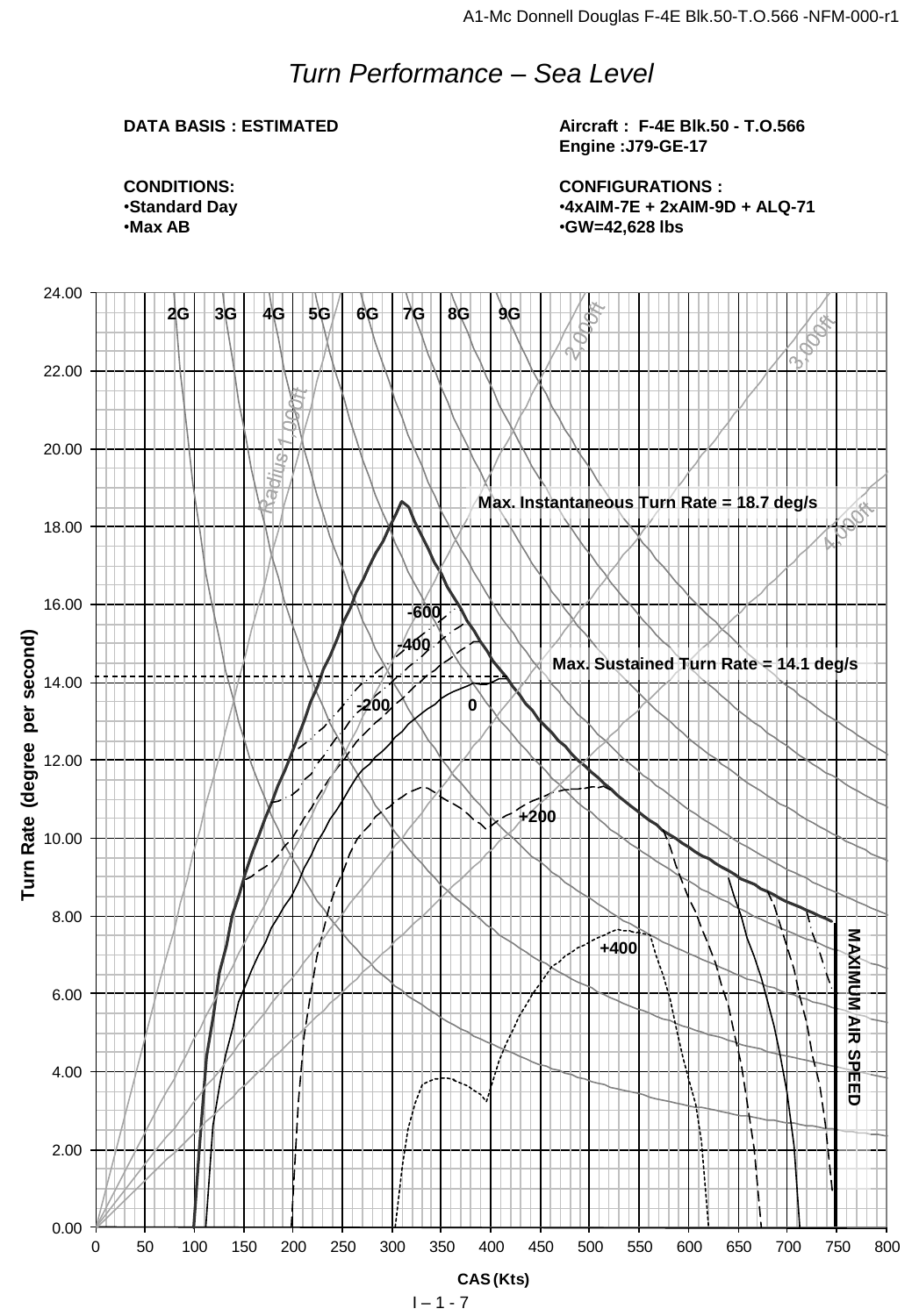# *Turn Performance – 5,000 ft*

### **DATA BASIS : ESTIMATED**

**Aircraft : F-4E Blk.50 - T.O.566 Engine :J79-GE-17**

**CONFIGURATIONS :** •**4xAIM-7E + 2xAIM-9D + ALQ-71** •**GW=42,628 lbs**

**CONDITIONS:** •**Standard Day** •**Max AB**

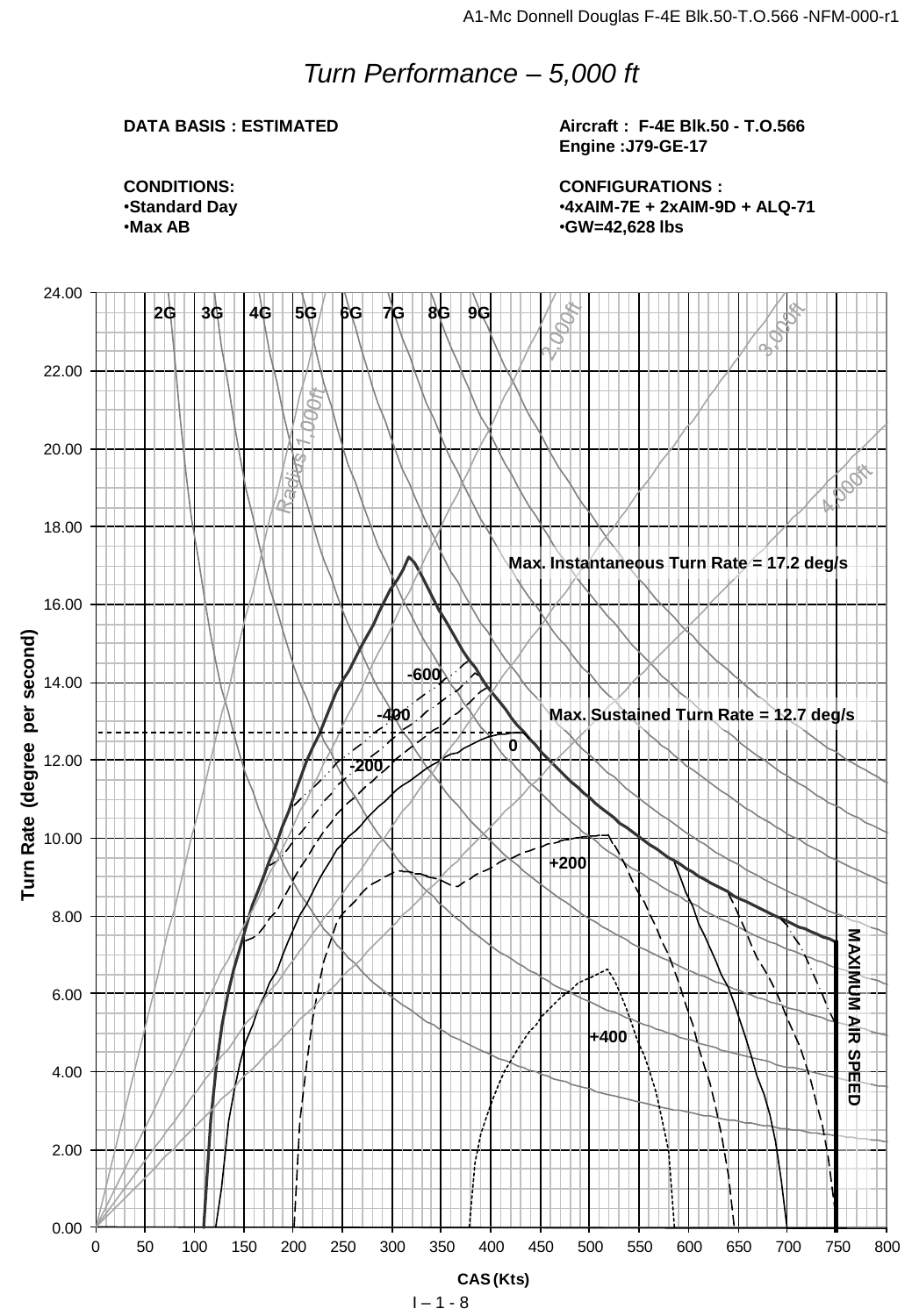# *Turn Performance – 10,000 ft*

### **DATA BASIS : ESTIMATED**

**Aircraft : F-4E Blk.50 - T.O.566 Engine :J79-GE-17**

**CONFIGURATIONS :** •**4xAIM-7E + 2xAIM-9D + ALQ-71** •**GW=42,628 lbs**

**CONDITIONS:** •**Standard Day** •**Max AB**

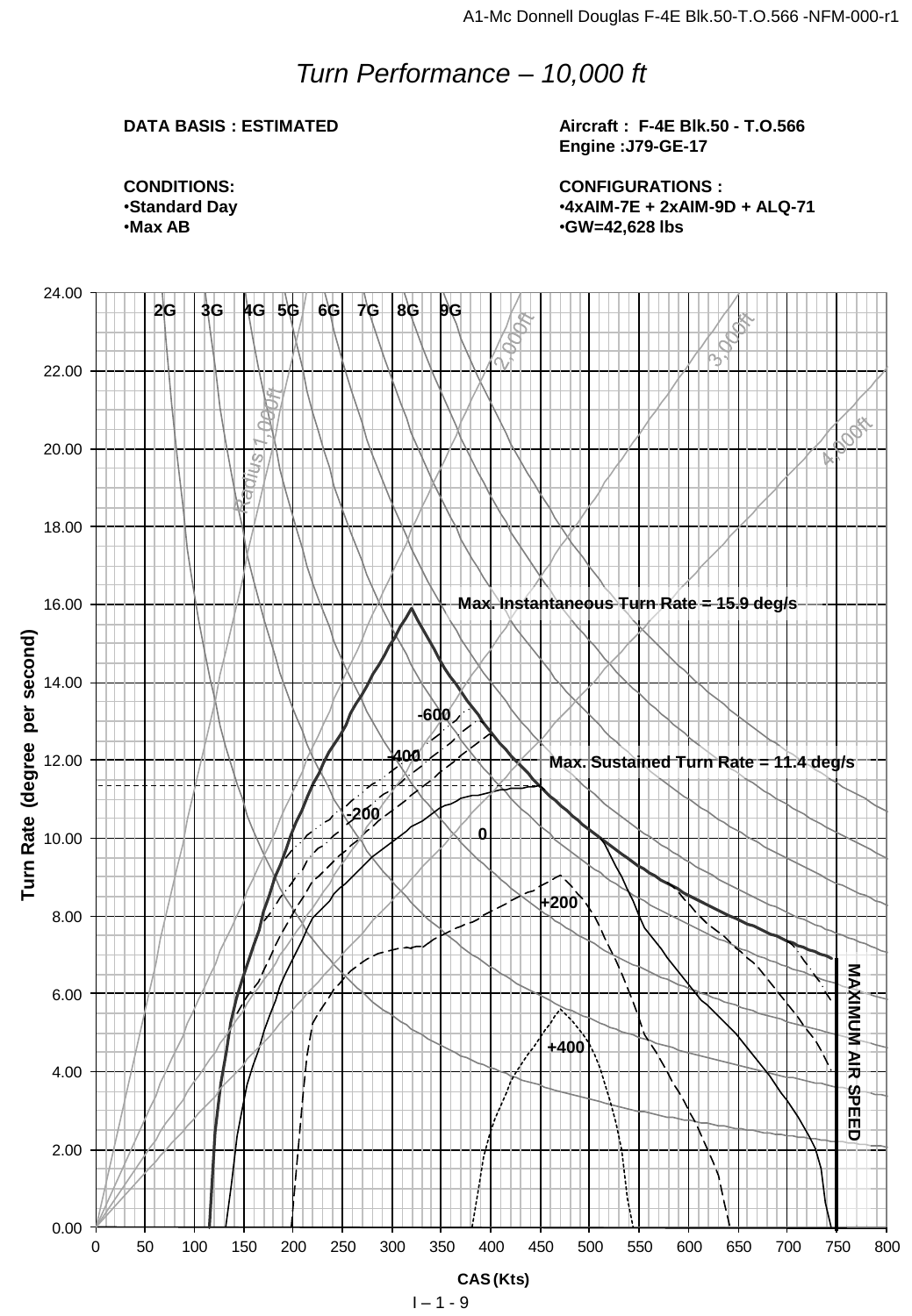# *Turn Performance – 15,000 ft*

### **DATA BASIS : ESTIMATED**

**Aircraft : F-4E Blk.50 - T.O.566 Engine :J79-GE-17**

**CONFIGURATIONS :** •**4xAIM-7E + 2xAIM-9D + ALQ-71** •**GW=42,628 lbs**



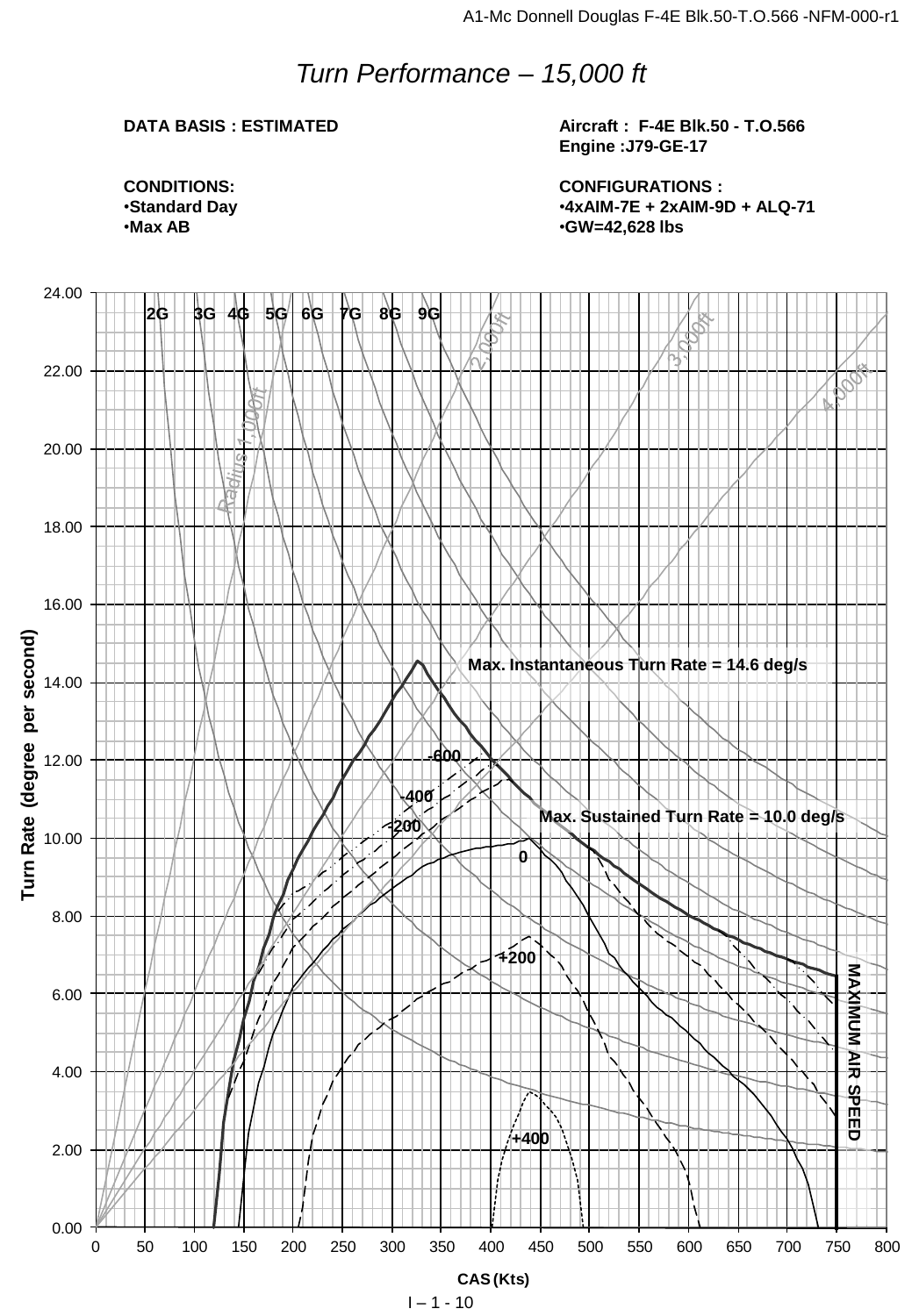### *Turn Performance – 20,000 ft*

### **DATA BASIS : ESTIMATED**

**Aircraft : F-4E Blk.50 - T.O.566 Engine :J79-GE-17**

**CONFIGURATIONS :** •**4xAIM-7E + 2xAIM-9D + ALQ-71** •**GW=42,628 lbs**

**CONDITIONS:** •**Standard Day** •**Max AB**

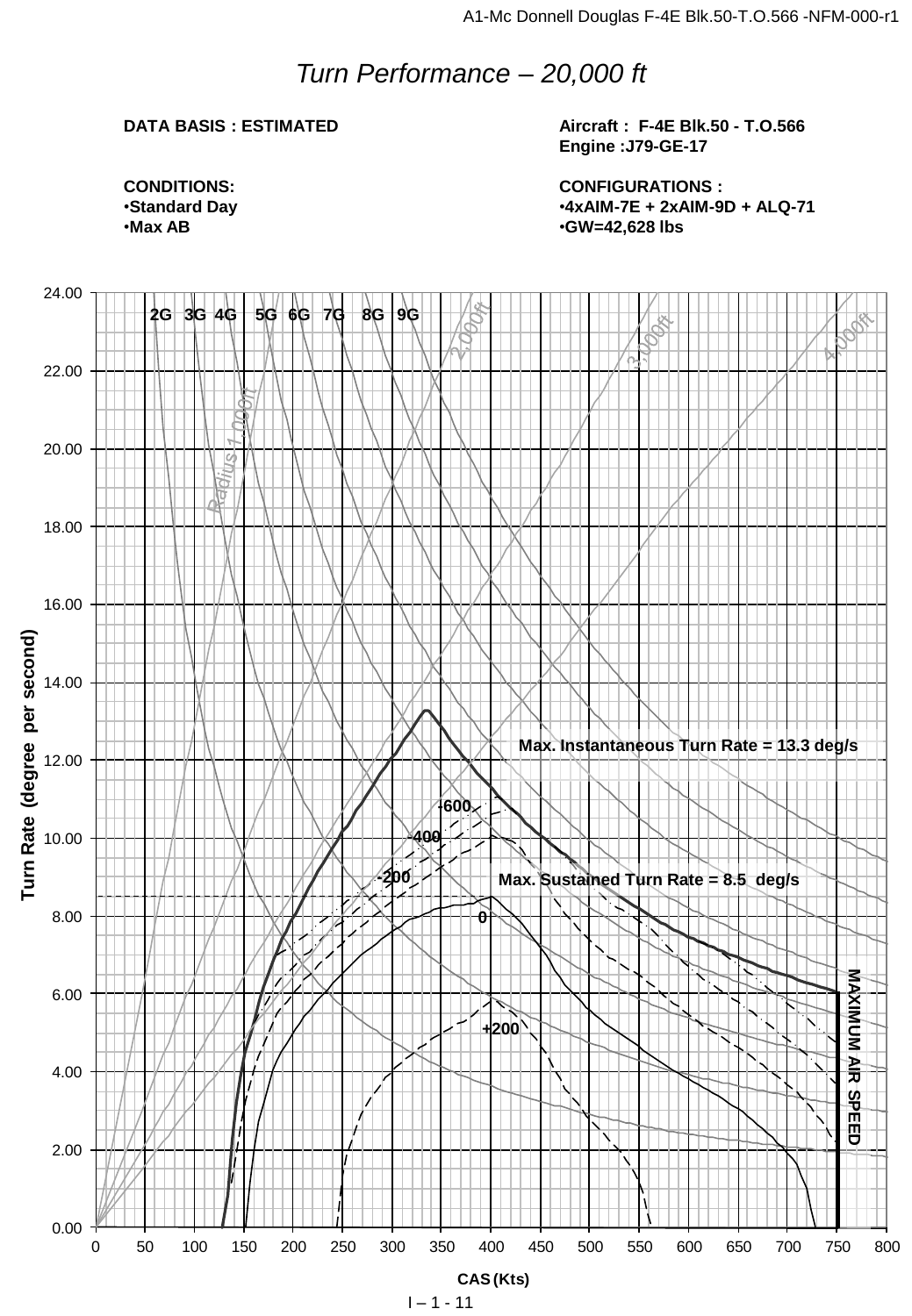# *Turn Performance – 25,000 ft*

### **DATA BASIS : ESTIMATED**

**Aircraft : F-4E Blk.50 - T.O.566 Engine :J79-GE-17**

**CONFIGURATIONS :** •**4xAIM-7E + 2xAIM-9D + ALQ-71** •**GW=42,628 lbs**

**CONDITIONS:** •**Standard Day** •**Max AB**

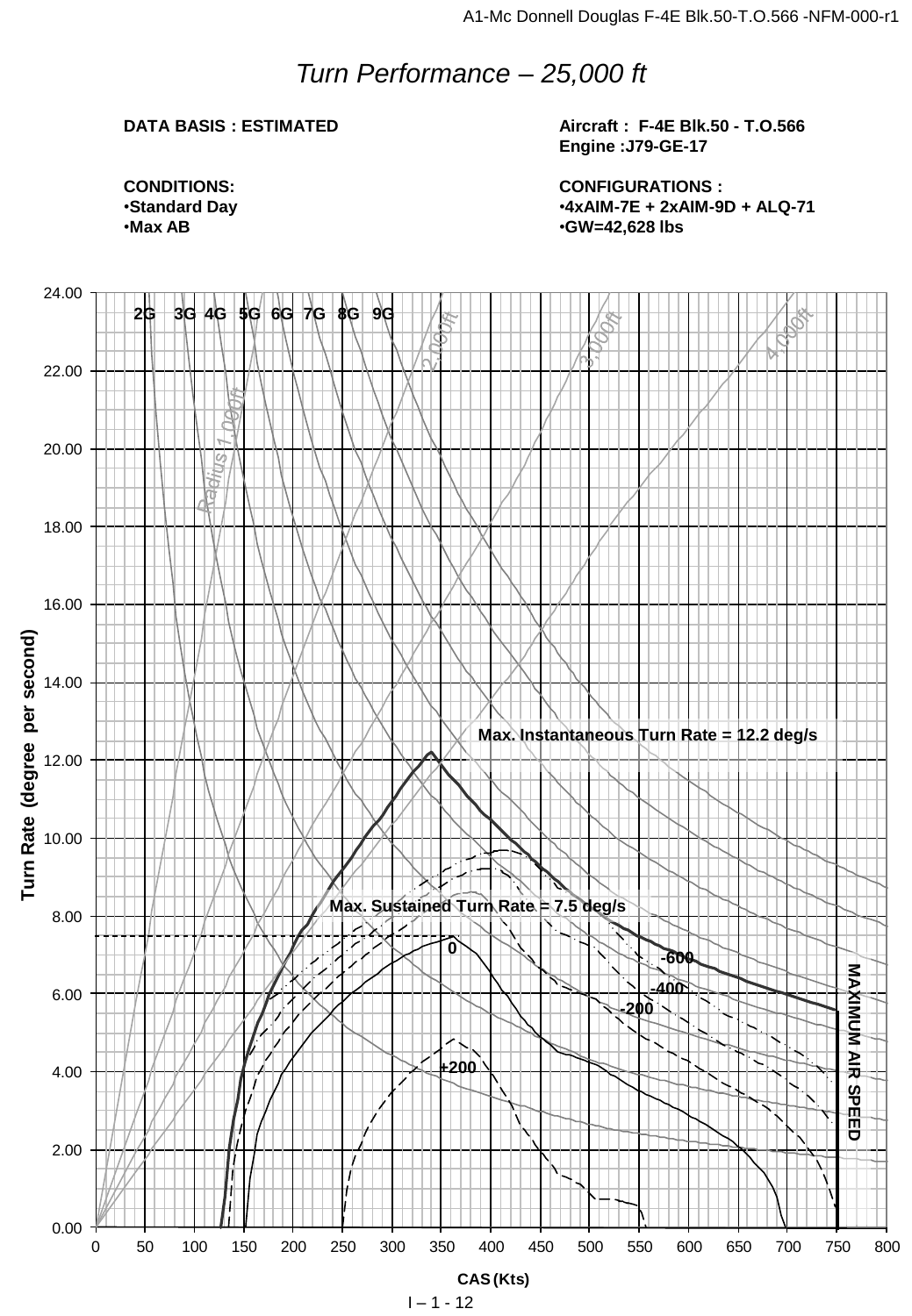# *Turn Performance – 30,000 ft*

### **DATA BASIS : ESTIMATED**

**Aircraft : F-4E Blk.50 - T.O.566 Engine :J79-GE-17**

**CONFIGURATIONS :** •**4xAIM-7E + 2xAIM-9D + ALQ-71** •**GW=42,628 lbs**

**CONDITIONS:** •**Standard Day** •**Max AB**

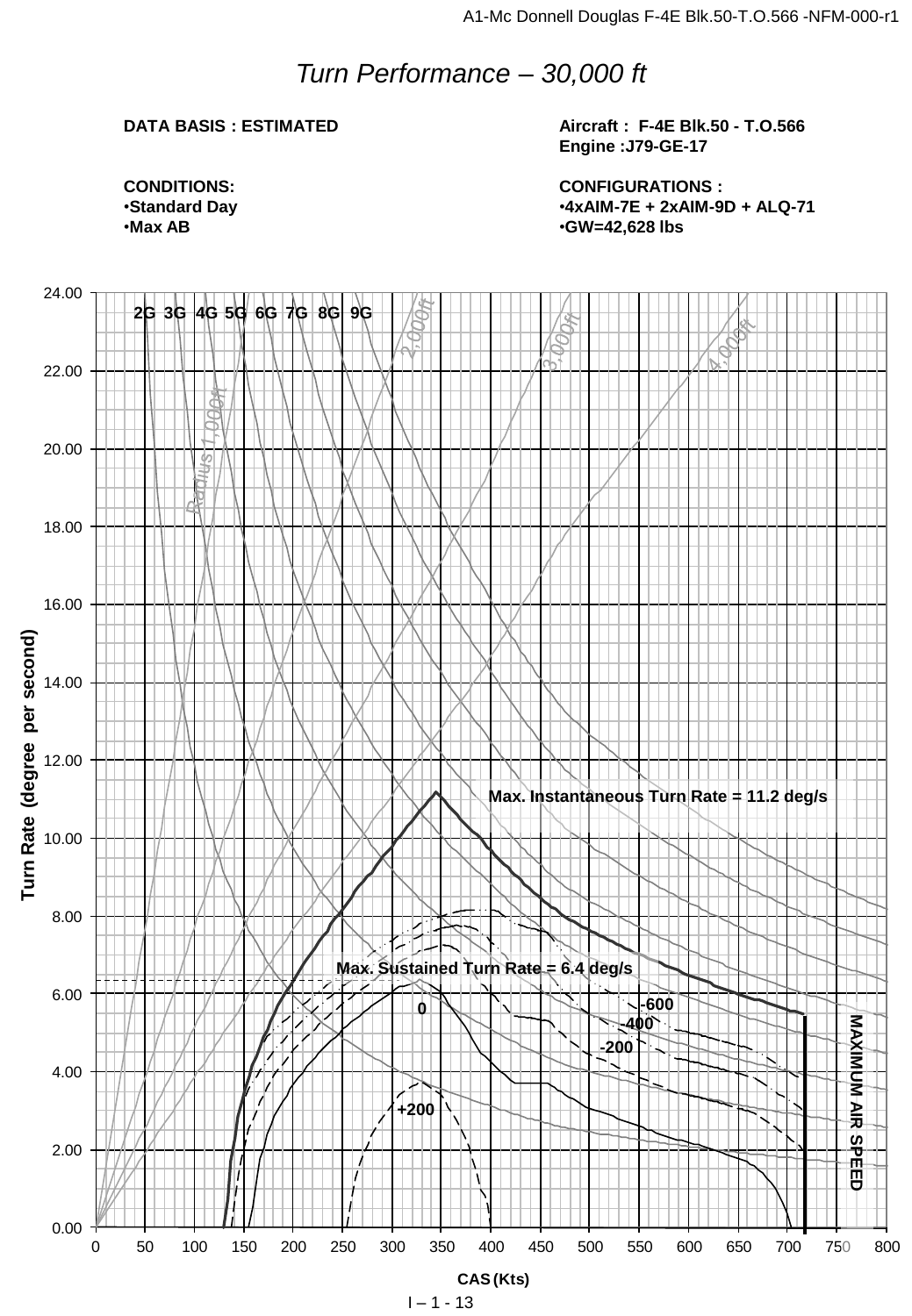# *Turn Performance – 35,000 ft*

### **DATA BASIS : ESTIMATED**

**Aircraft : F-4E Blk.50 - T.O.566 Engine :J79-GE-17**

**CONDITIONS:** •**Standard Day** •**Max AB**

**CONFIGURATIONS :** •**4xAIM-7E + 2xAIM-9D + ALQ-71** •**GW=42,628 lbs**

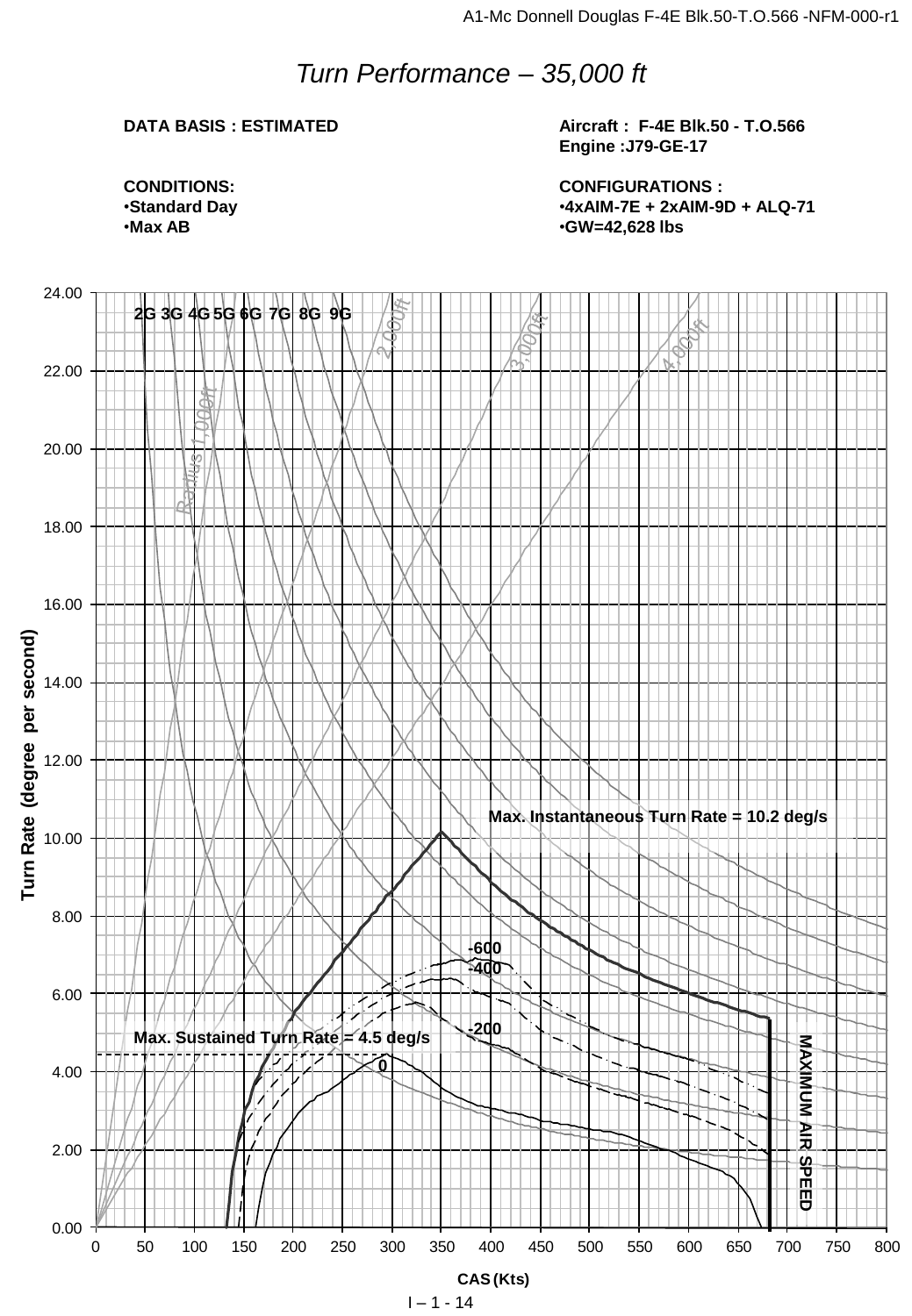# Climb Performance

**Aircraft : F-4E Blk.50 - T.O.566 Engine :J79-GE-17**

**CONFIGURATIONS :**  $•4xAIM-7E + 2xAIM-9D + ALO-71$ •**50% internal fuel** •**GW= 42,628 lbs**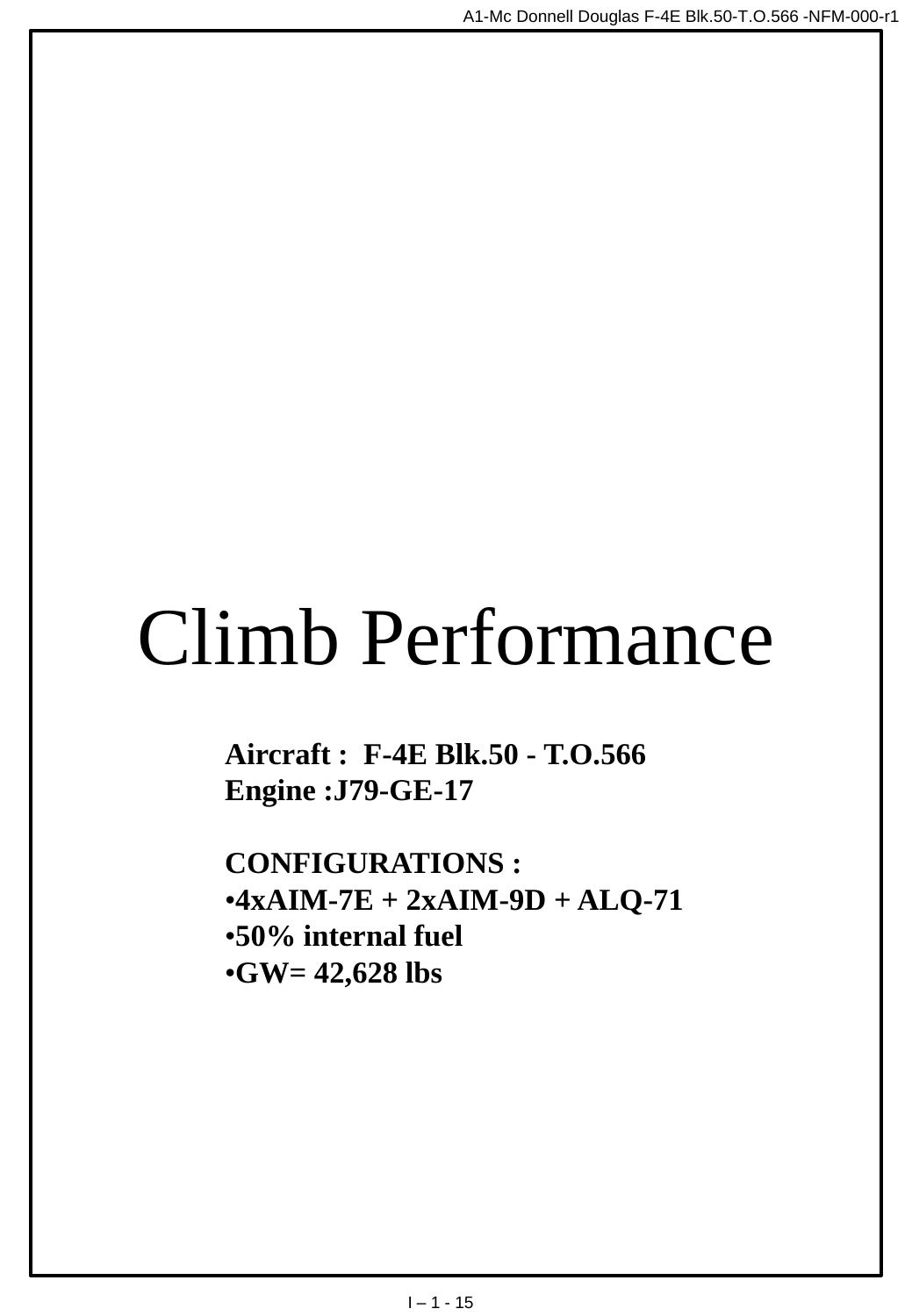**Aircraft : F-4E Blk.50 - T.O.566 Engine :J79-GE-17**

**CONFIGURATIONS :** •**4xAIM-7E + 2xAIM-9D + ALQ-71** •**GW=42,628 lbs**

#### **Instantaneous Constant Speed Climb Rate**





**CONDITIONS:** •**Standard Day** •**Max AB**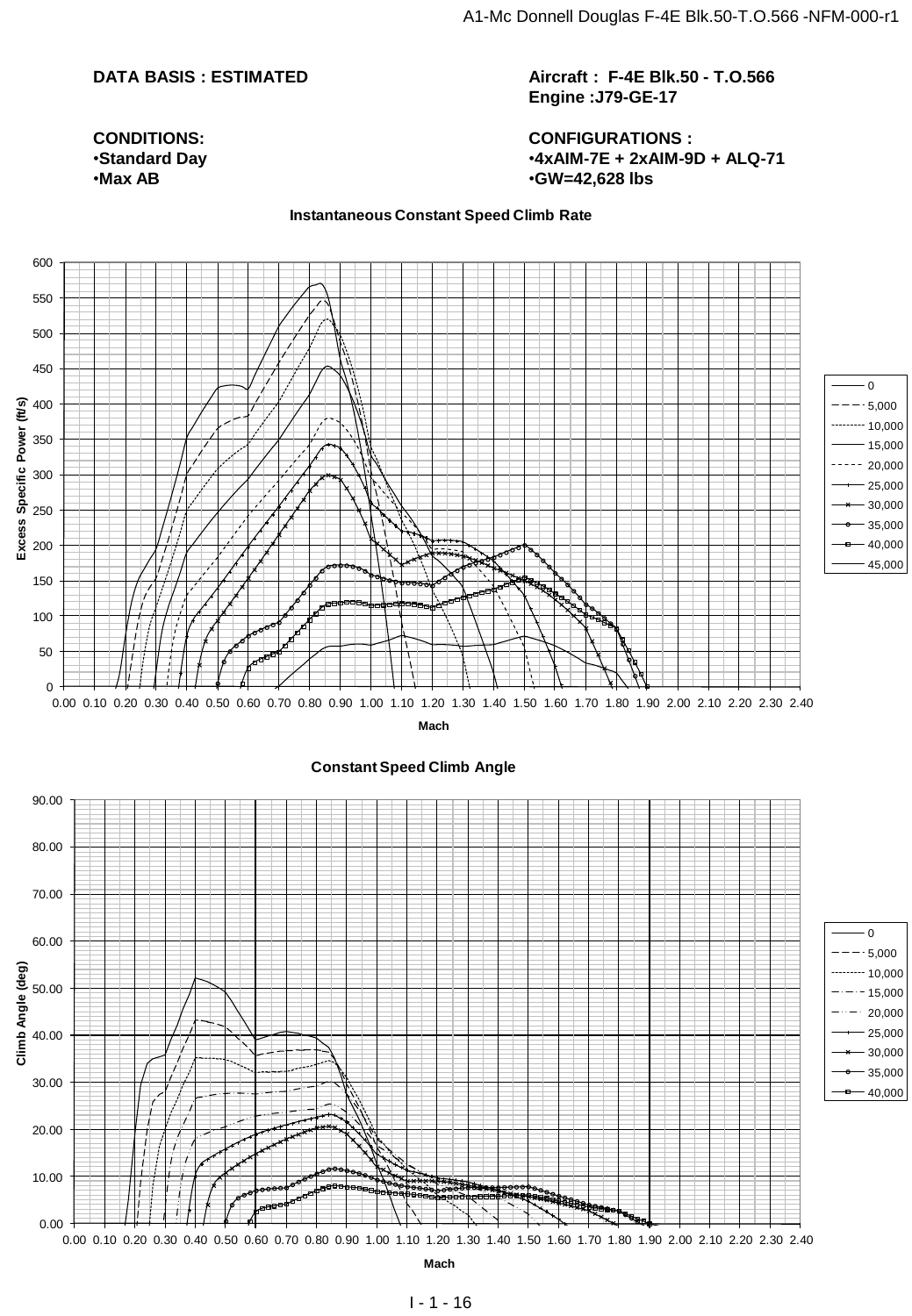**CONDITIONS:** •**Standard Day** •**MIL Power**

**Aircraft : F-4E Blk.50 - T.O.566 Engine :J79-GE-17**

**CONFIGURATIONS :** •**4xAIM-7E + 2xAIM-9D + ALQ-71** •**GW=42,628 lbs**

#### **Instantaneous Constant Speed Climb Rate**

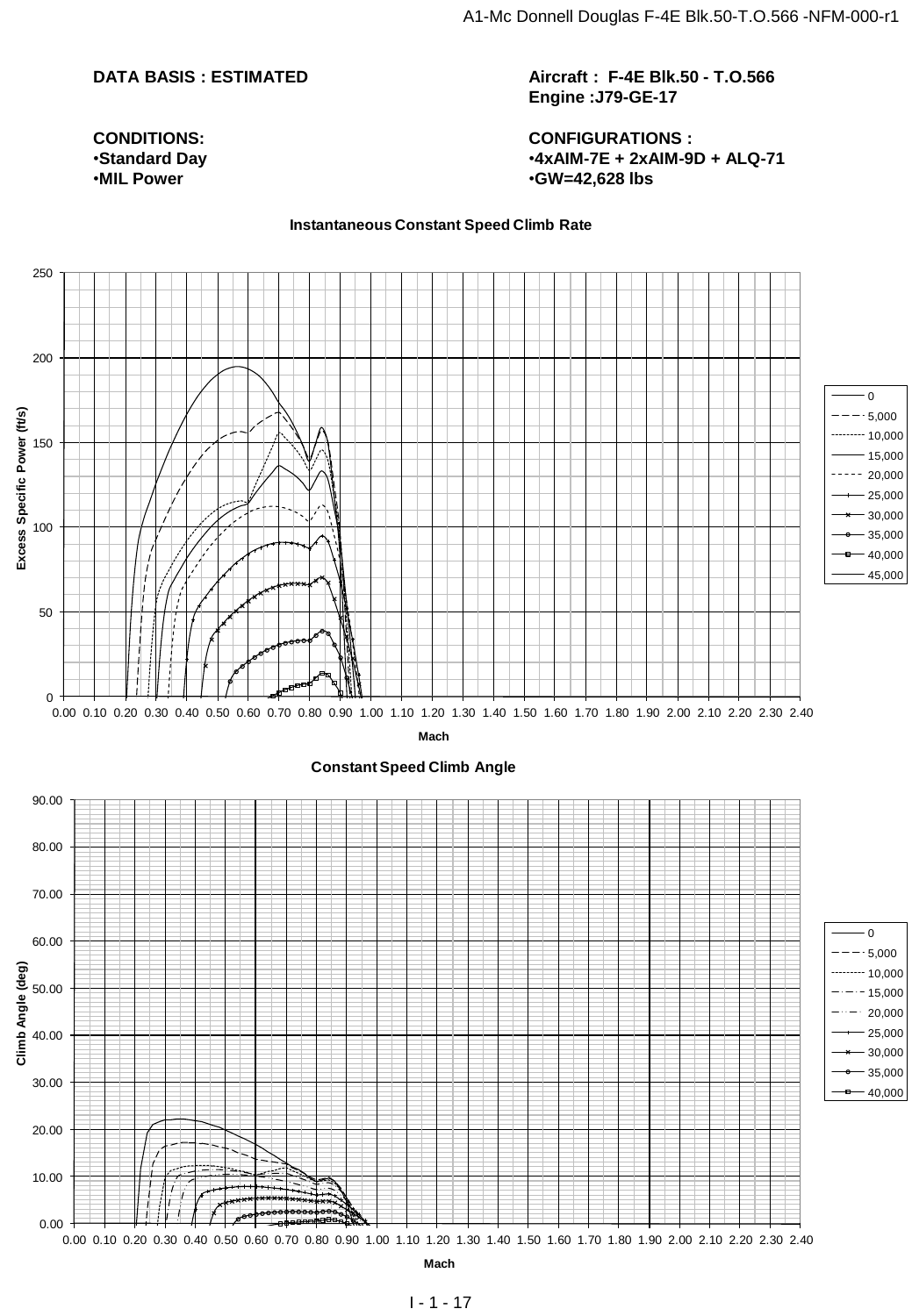# Acceleration Performances

**Aircraft : F-4E Blk.50 - T.O.566 Engine :J79-GE-17**

**CONFIGURATIONS :**  $•4xAIM-7E + 2xAIM-9D + ALO-71$ •**50% internal fuel** •**GW= 42,628 lbs**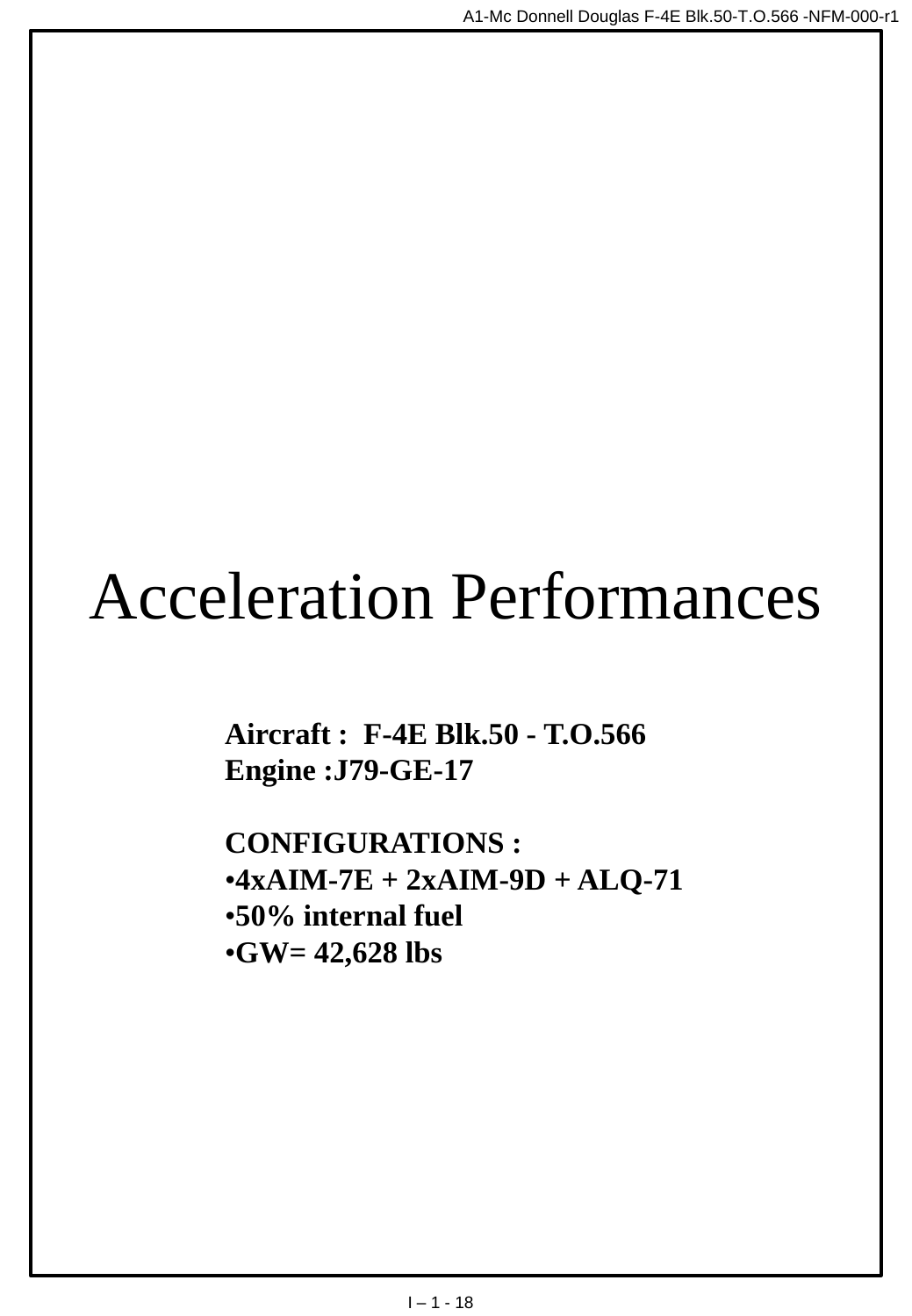**CONDITIONS:** •**Standard Day** •**Max AB**

### **Aircraft : F-4E Blk.50 - T.O.566 Engine :J79-GE-17**

**CONFIGURATIONS :** •**4xAIM-7E + 2xAIM-9D + ALQ-71** •**GW=42,628 lbs**



 $1 - 1 - 19$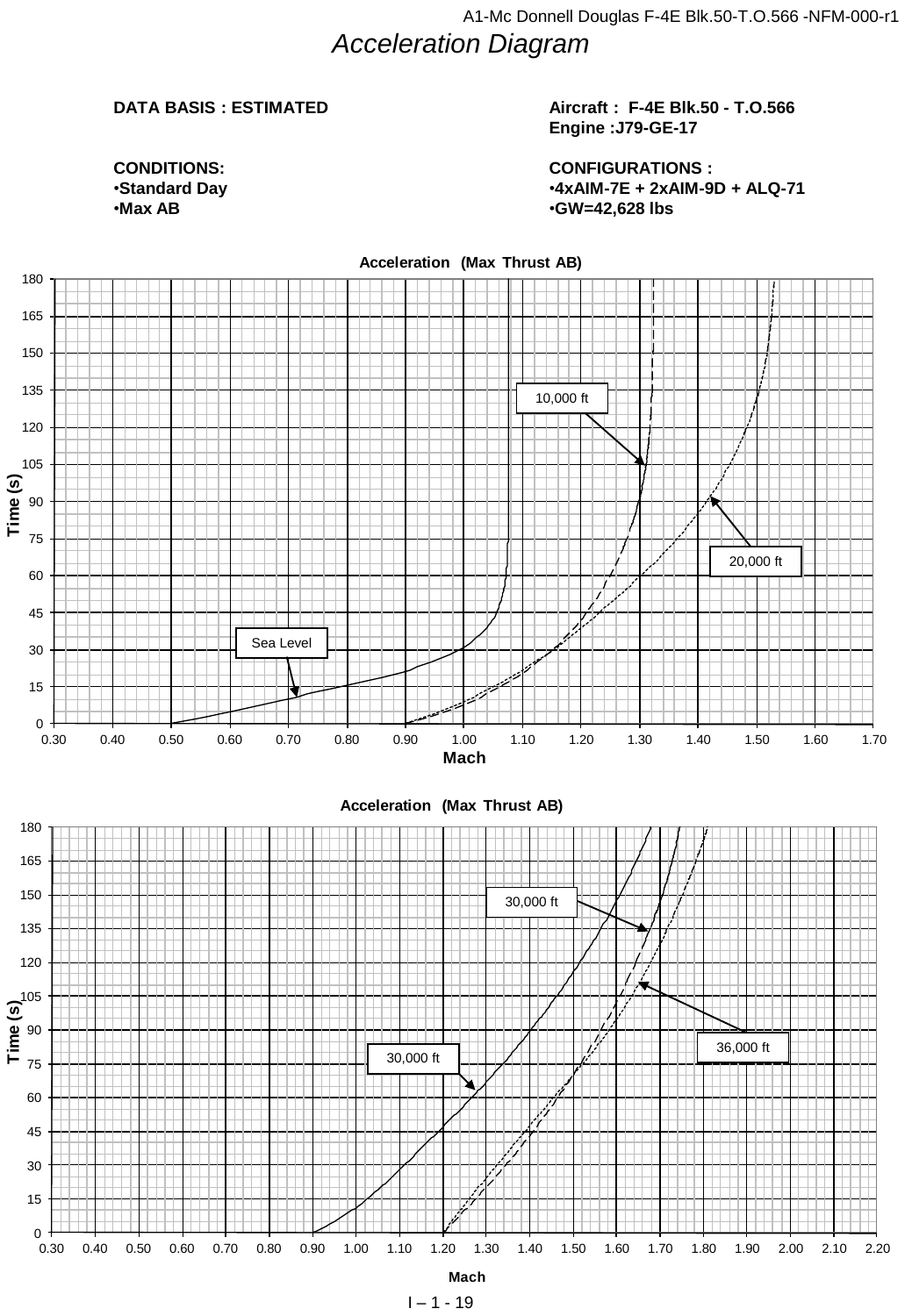# Turn Performance

**Aircraft : F-4E Blk.50 - T.O.566 Engine : J79-GE-17**

**CONFIGURATIONS :** •**4xAIM-7E** •**50% internal fuel** •**GW= 41,407lbs**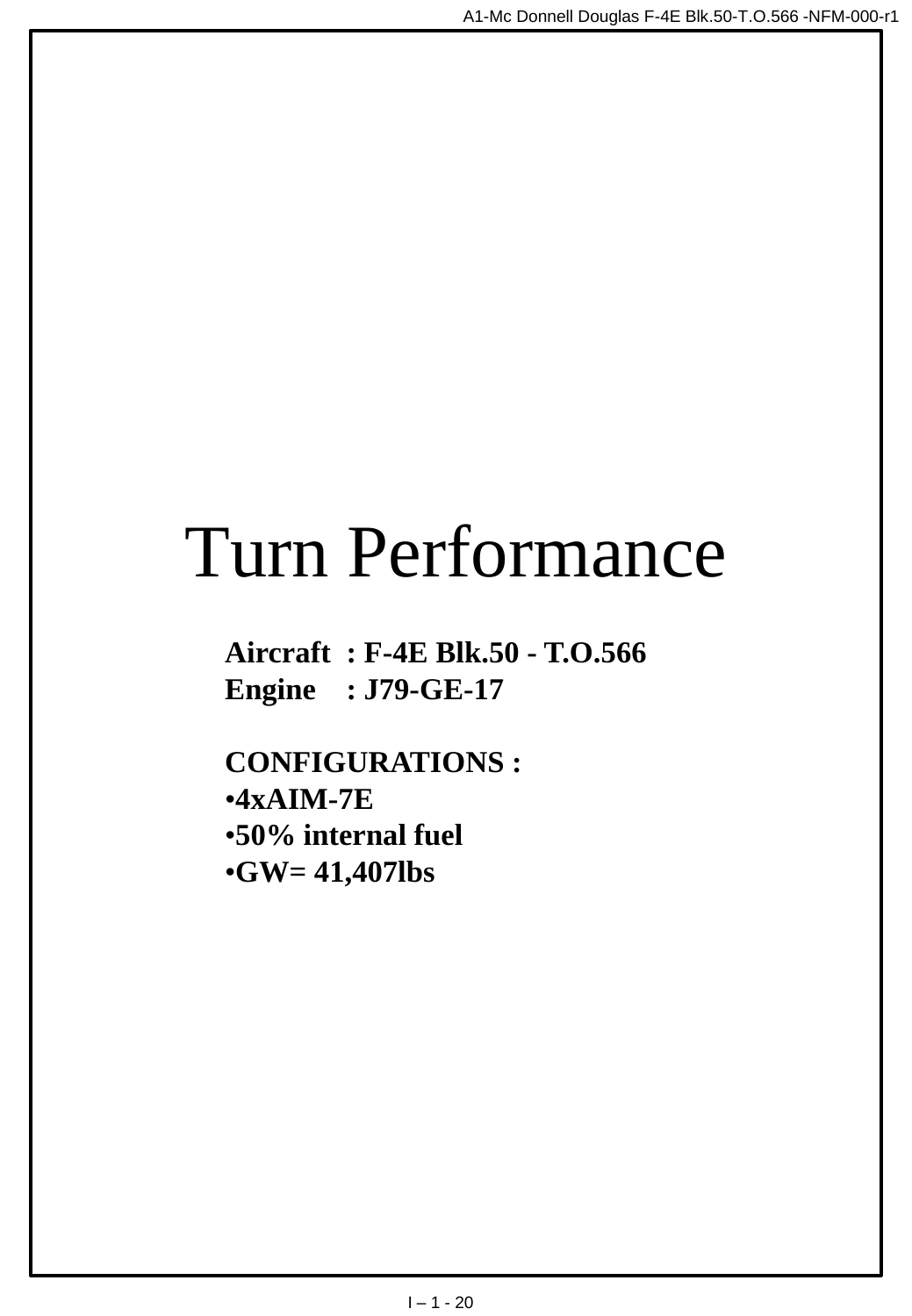### **Aircraft : F-4E Blk.50 - T.O.566 Engine :J79-GE-17**

**CONDITIONS:** •**Standard Day** •**Max AB**

**CONFIGURATIONS :** •**4xAIM-7E** •**GW=41,407 lbs**



#### **Maximum Available Turn Rate**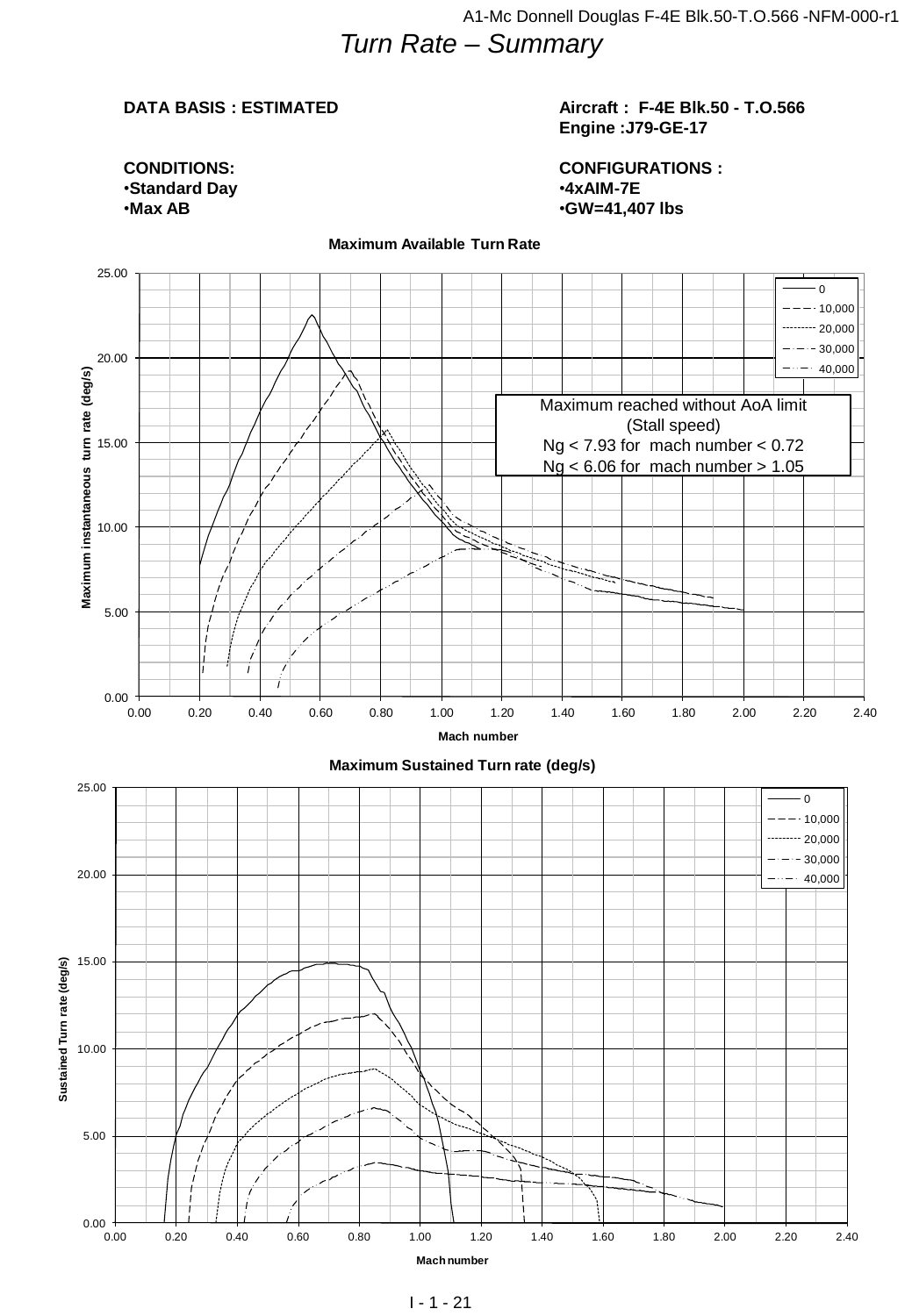### **Aircraft : F-4E Blk.50 - T.O.566 Engine :J79-GE-17**

**CONDITIONS:** •**Standard Day** •**Max AB**

**CONFIGURATIONS :** •**4xAIM-7E** •**GW=41,407 lbs**

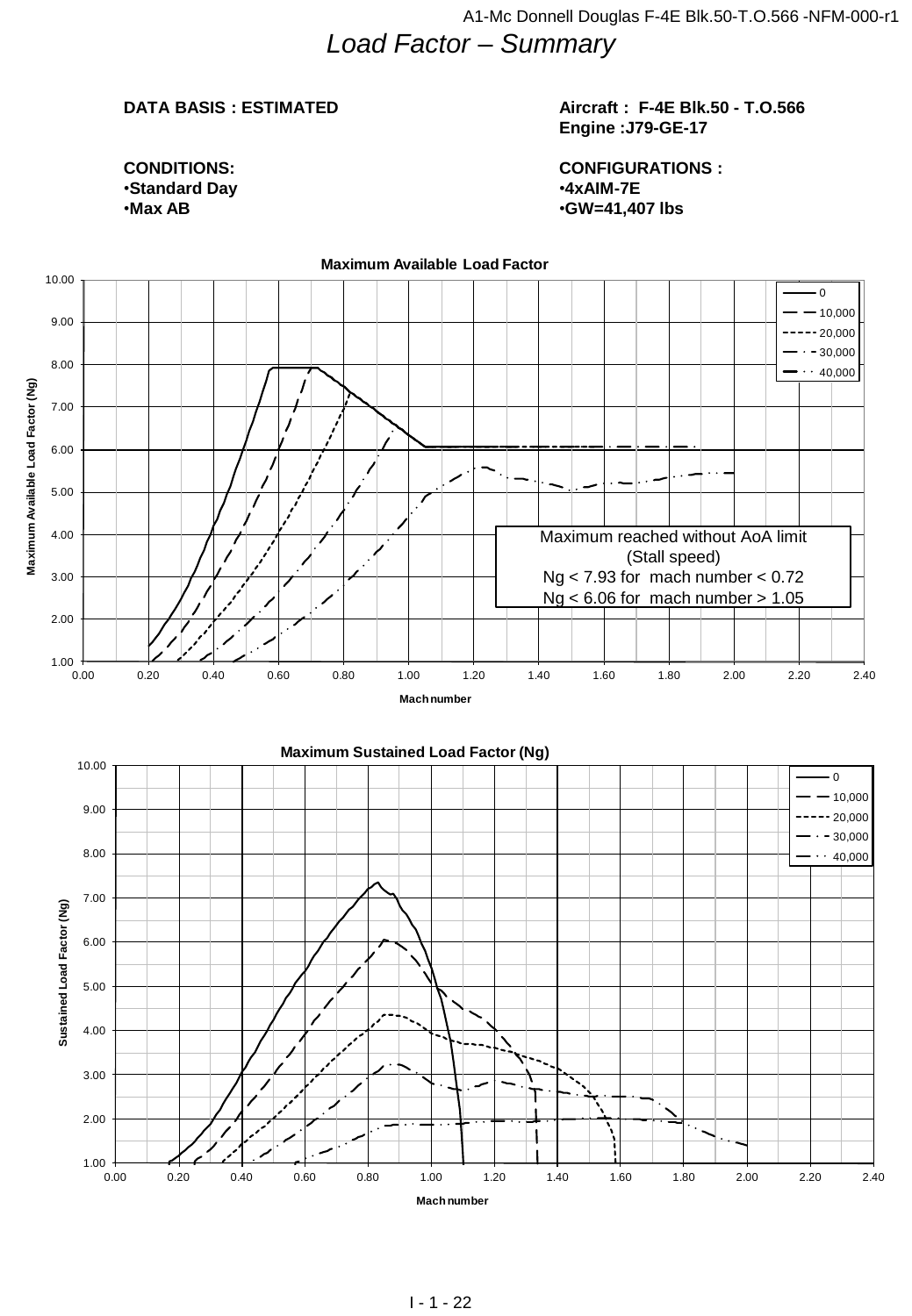# *Turn Performance – Sea Level*

### **DATA BASIS : ESTIMATED**

**Aircraft : F-4E Blk.50 - T.O.566 Engine :J79-GE-17**

**CONFIGURATIONS :** •**4xAIM-7E** •**GW=41,407 lbs**

**CONDITIONS:** •**Standard Day** •**Max AB**

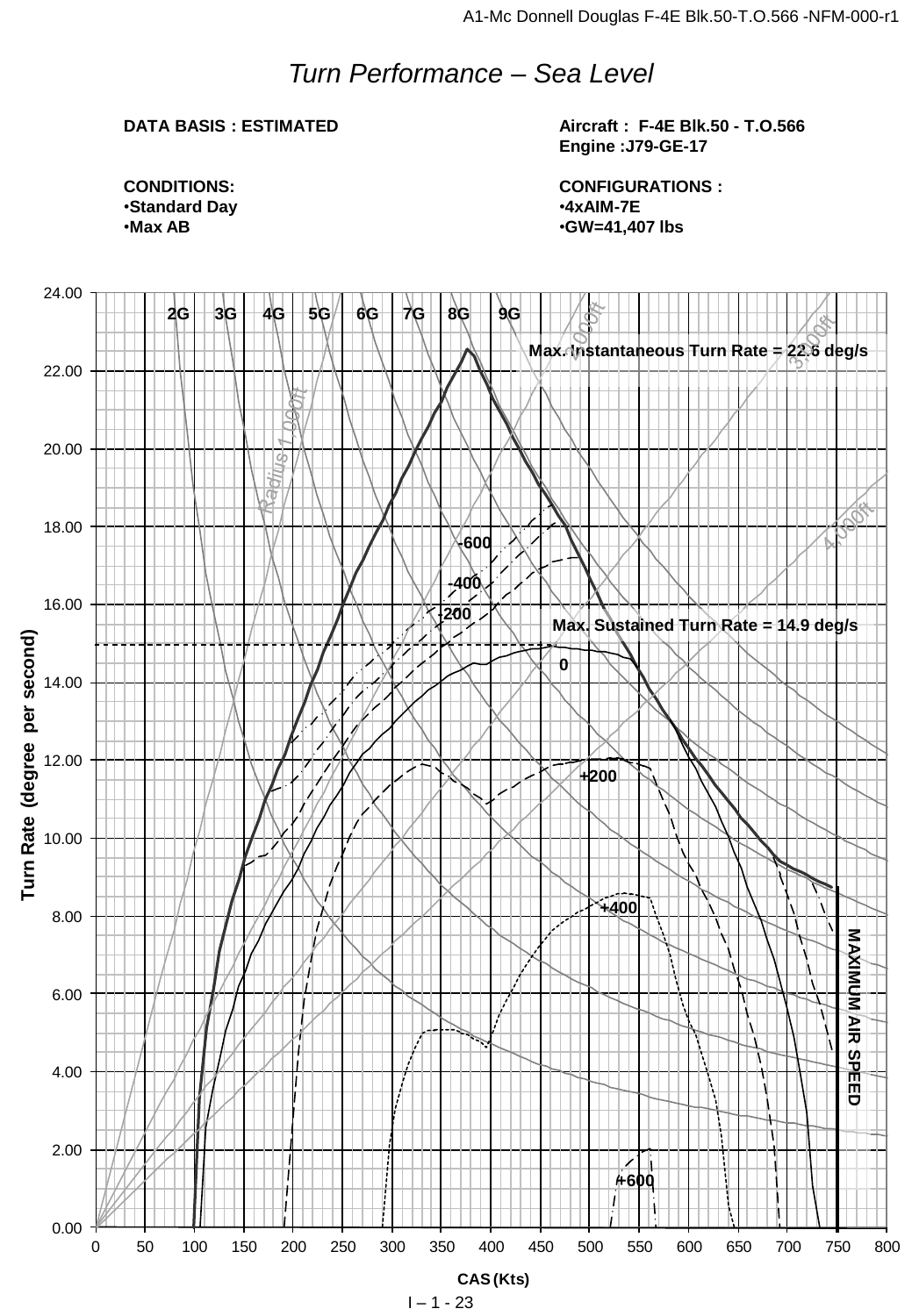# *Turn Performance – 5,000 ft*

### **DATA BASIS : ESTIMATED**

**Aircraft : F-4E Blk.50 - T.O.566 Engine :J79-GE-17**

**CONFIGURATIONS :** •**4xAIM-7E** •**GW=41,407 lbs**

**CONDITIONS:** •**Standard Day** •**Max AB**

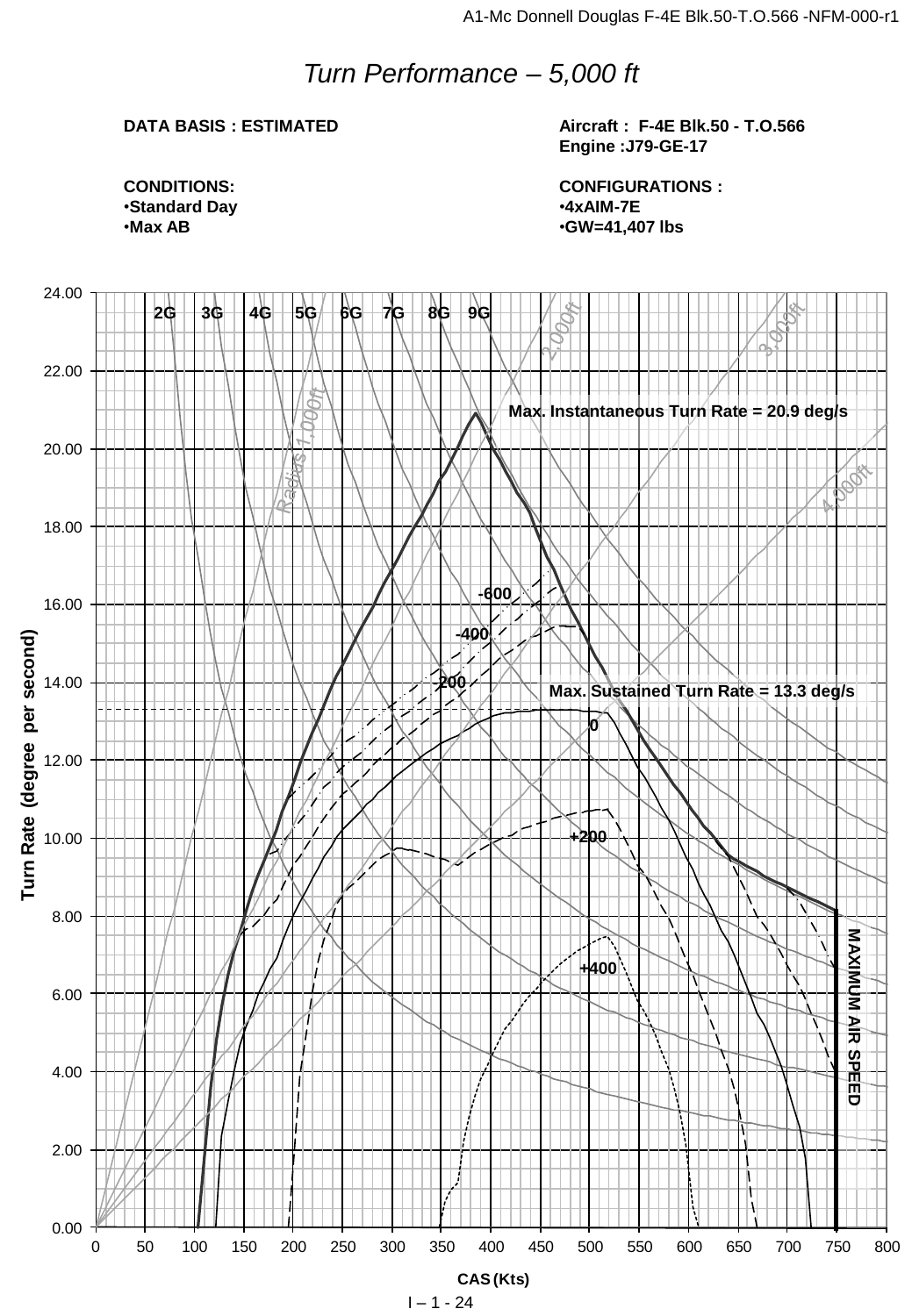# *Turn Performance – 10,000 ft*

### **DATA BASIS : ESTIMATED**

**Aircraft : F-4E Blk.50 - T.O.566 Engine :J79-GE-17**

**CONDITIONS:** •**Standard Day** •**Max AB**

**CONFIGURATIONS :** •**4xAIM-7E** •**GW=41,407 lbs**



 $1 - 1 - 25$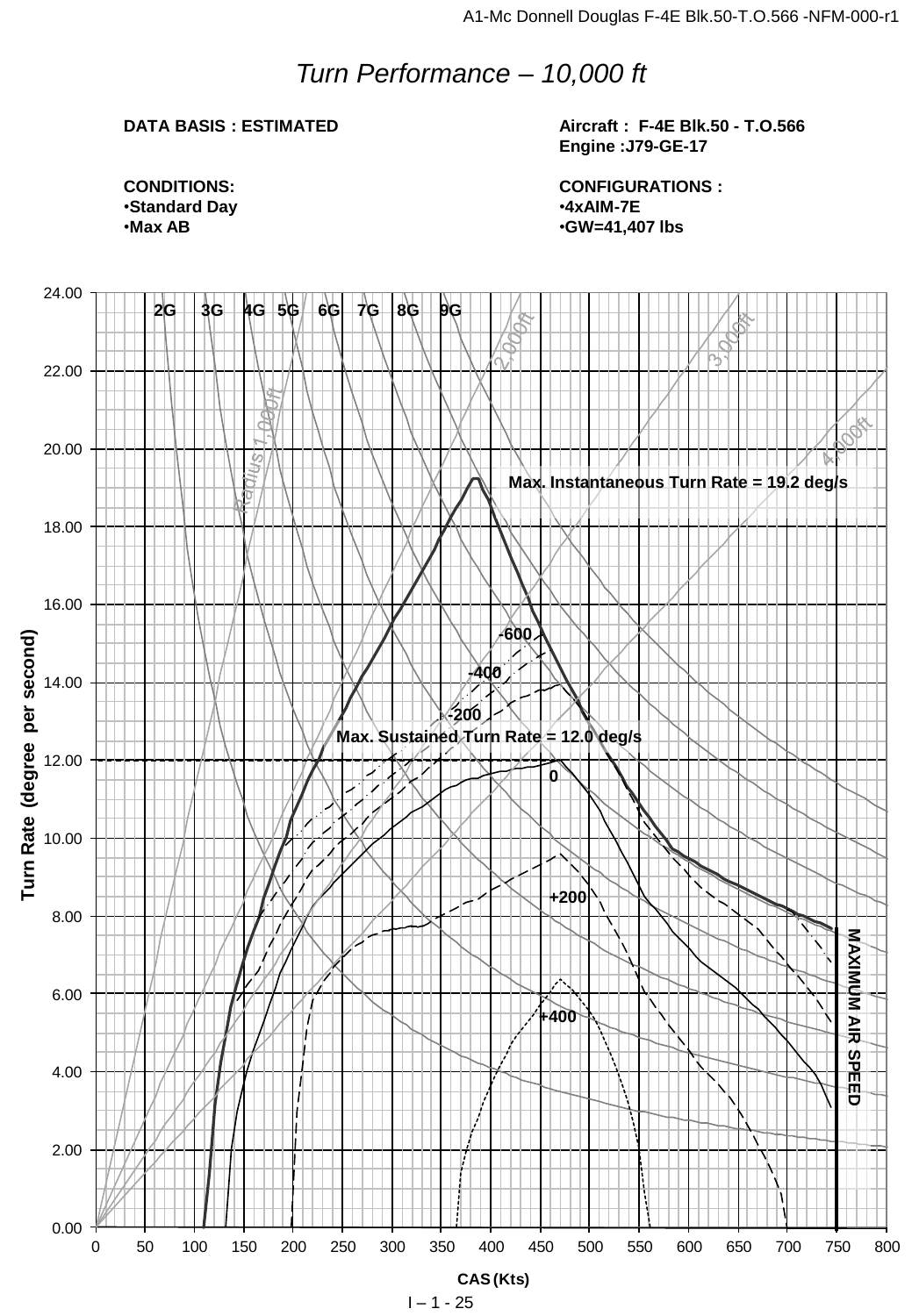# *Turn Performance – 15,000 ft*

### **DATA BASIS : ESTIMATED**

**Aircraft : F-4E Blk.50 - T.O.566 Engine :J79-GE-17**

**CONDITIONS:** •**Standard Day** •**Max AB**

**CONFIGURATIONS :** •**4xAIM-7E** •**GW=41,407 lbs**

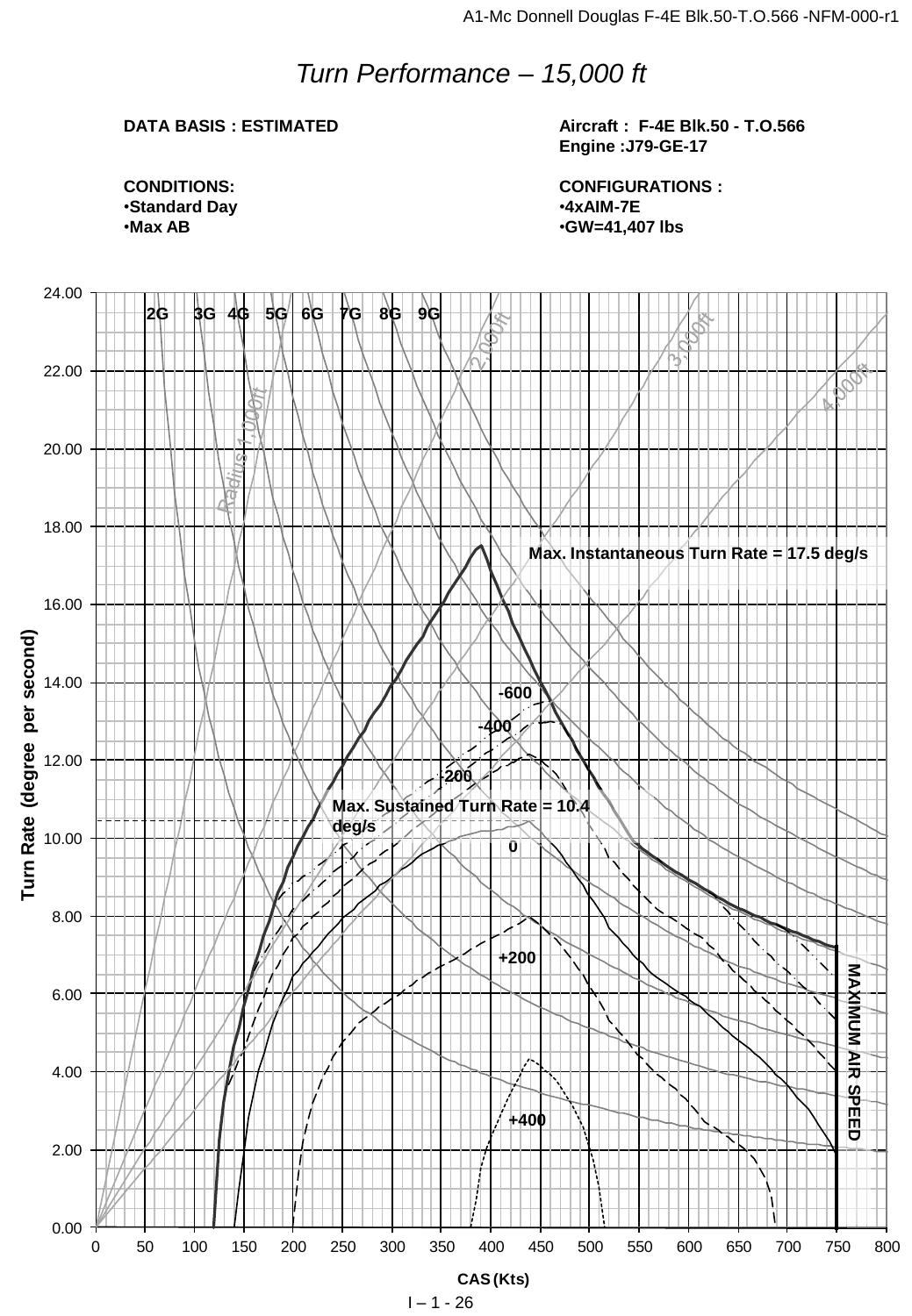# *Turn Performance – 20,000 ft*

### **DATA BASIS : ESTIMATED**

**Aircraft : F-4E Blk.50 - T.O.566 Engine :J79-GE-17**

**CONDITIONS:** •**Standard Day** •**Max AB**

**CONFIGURATIONS :** •**4xAIM-7E** •**GW=41,407 lbs**

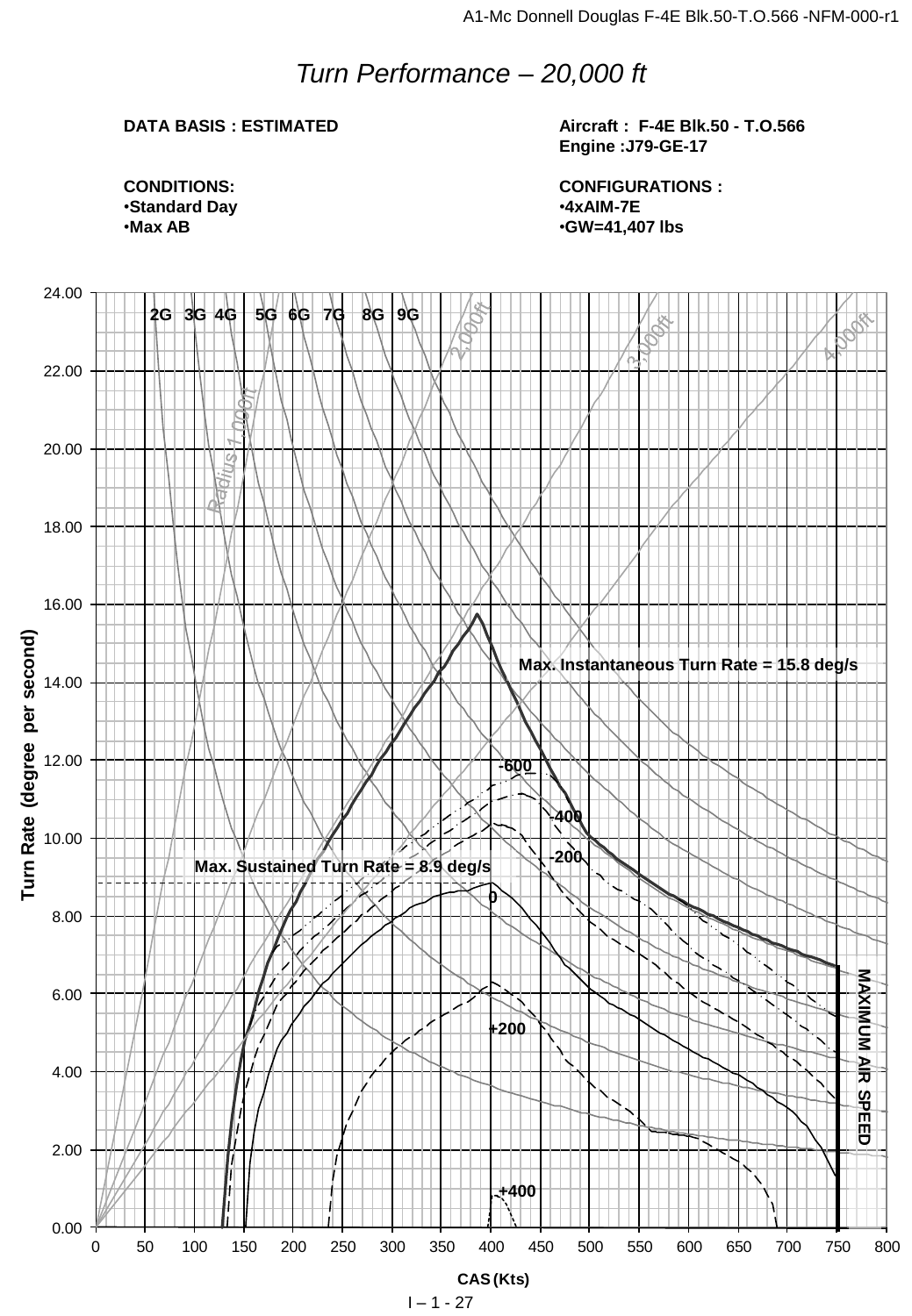# *Turn Performance – 25,000 ft*

### **DATA BASIS : ESTIMATED**

**Aircraft : F-4E Blk.50 - T.O.566 Engine :J79-GE-17**

**CONDITIONS:** •**Standard Day** •**Max AB**

**CONFIGURATIONS :** •**4xAIM-7E** •**GW=41,407 lbs**

![](_page_27_Figure_6.jpeg)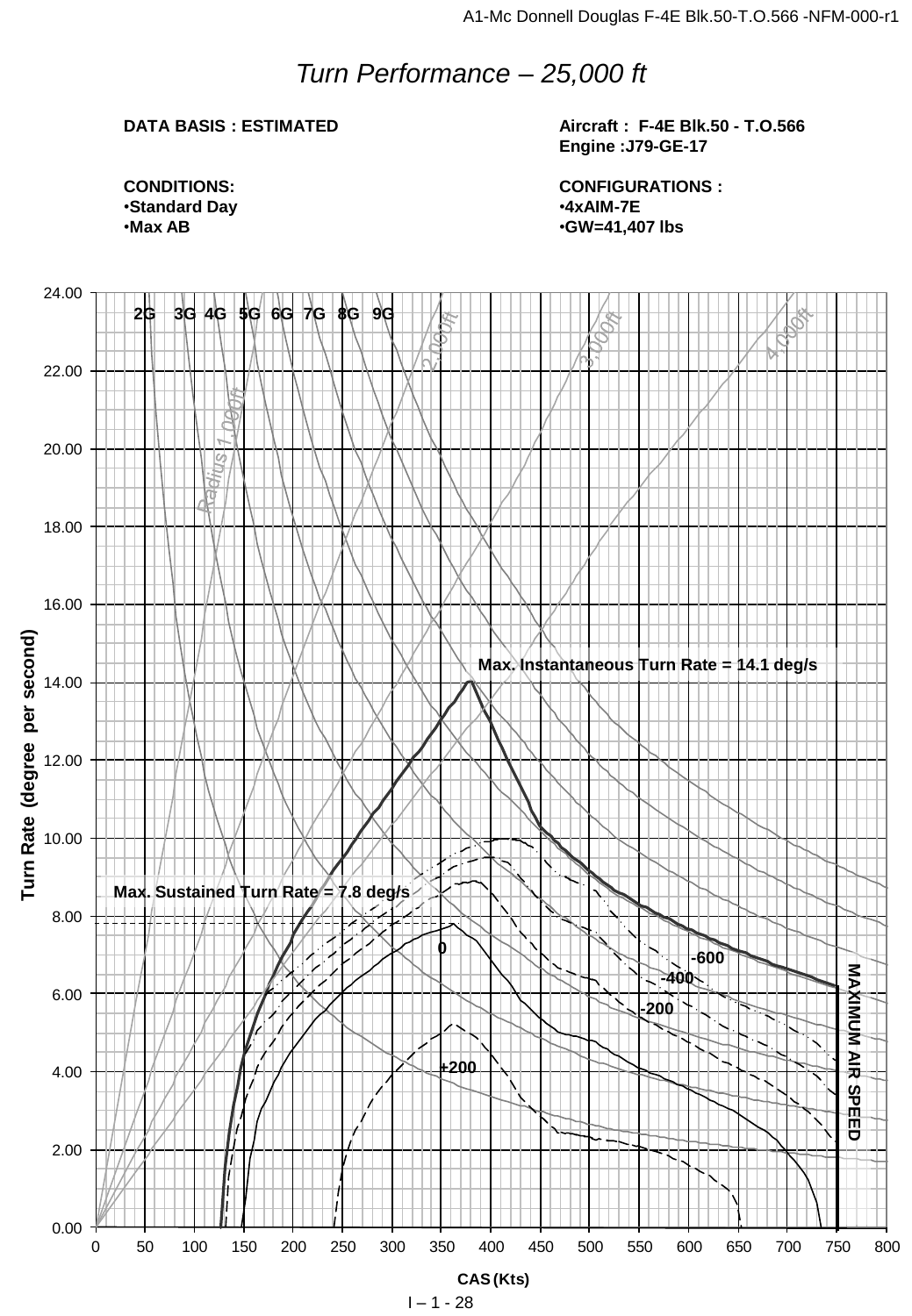# *Turn Performance – 30,000 ft*

### **DATA BASIS : ESTIMATED**

**Aircraft : F-4E Blk.50 - T.O.566 Engine :J79-GE-17**

**CONDITIONS:** •**Standard Day** •**Max AB**

**CONFIGURATIONS :** •**4xAIM-7E** •**GW=41,407 lbs**

![](_page_28_Figure_6.jpeg)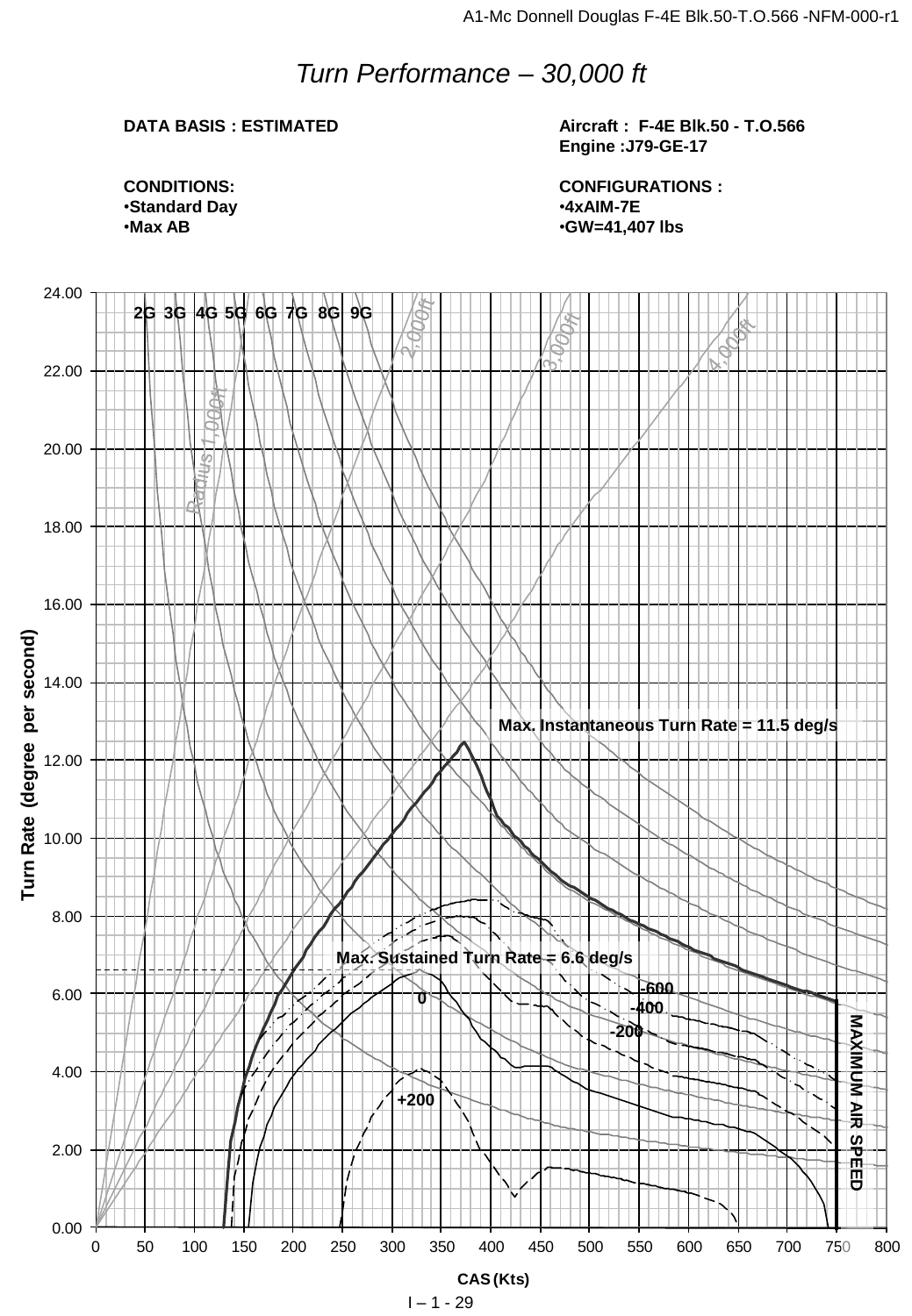# *Turn Performance – 35,000 ft*

### **DATA BASIS : ESTIMATED**

**Aircraft : F-4E Blk.50 - T.O.566 Engine :J79-GE-17**

**CONDITIONS:** •**Standard Day** •**Max AB**

**CONFIGURATIONS :** •**4xAIM-7E** •**GW=41,407 lbs**

![](_page_29_Figure_6.jpeg)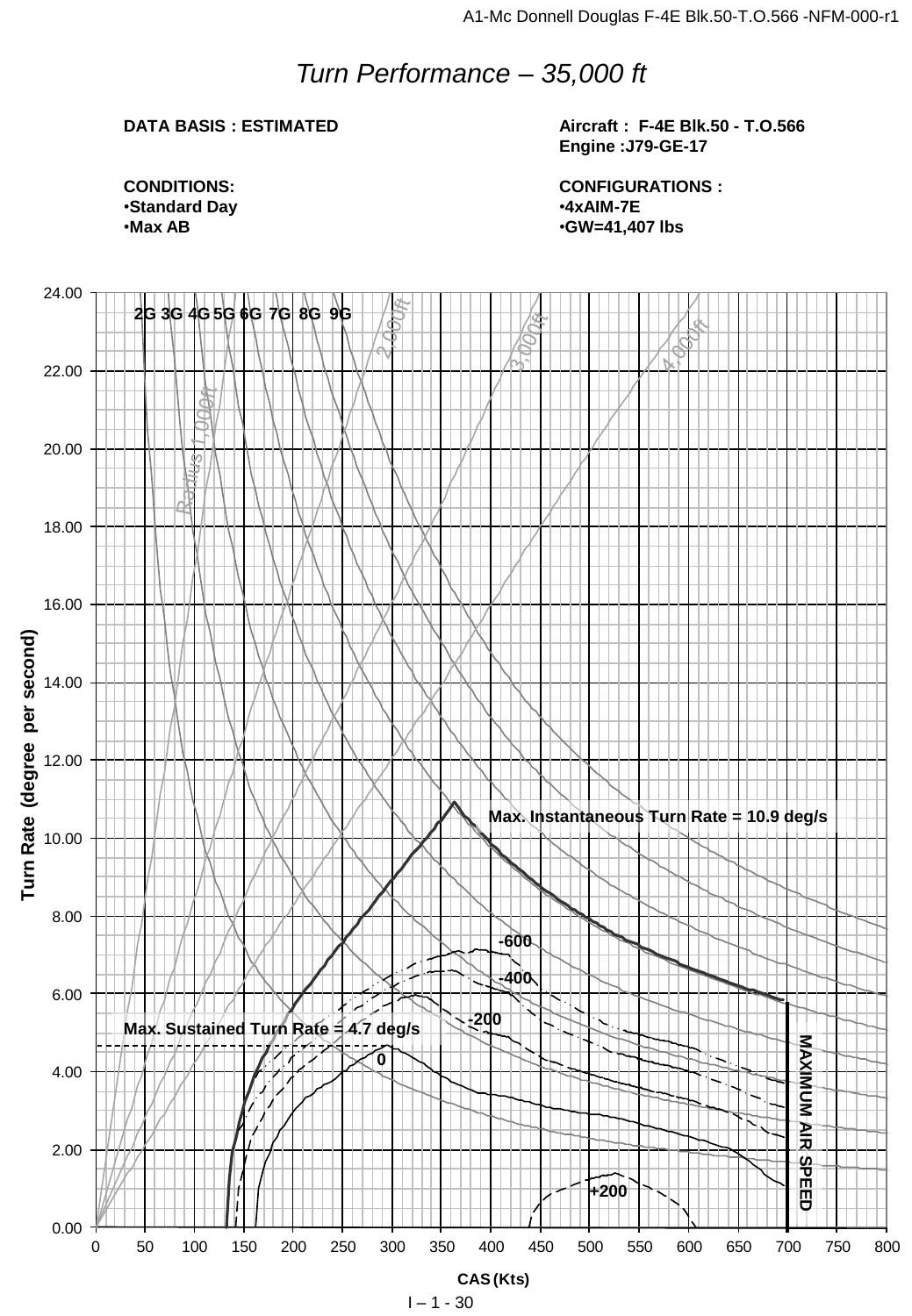# Climb Performance

**Aircraft : F-4E Blk.50 - T.O.566 Engine : J79-GE-17**

**CONFIGURATIONS :** •**4xAIM-7E** •**50% internal fuel** •**GW= 41,407 lbs**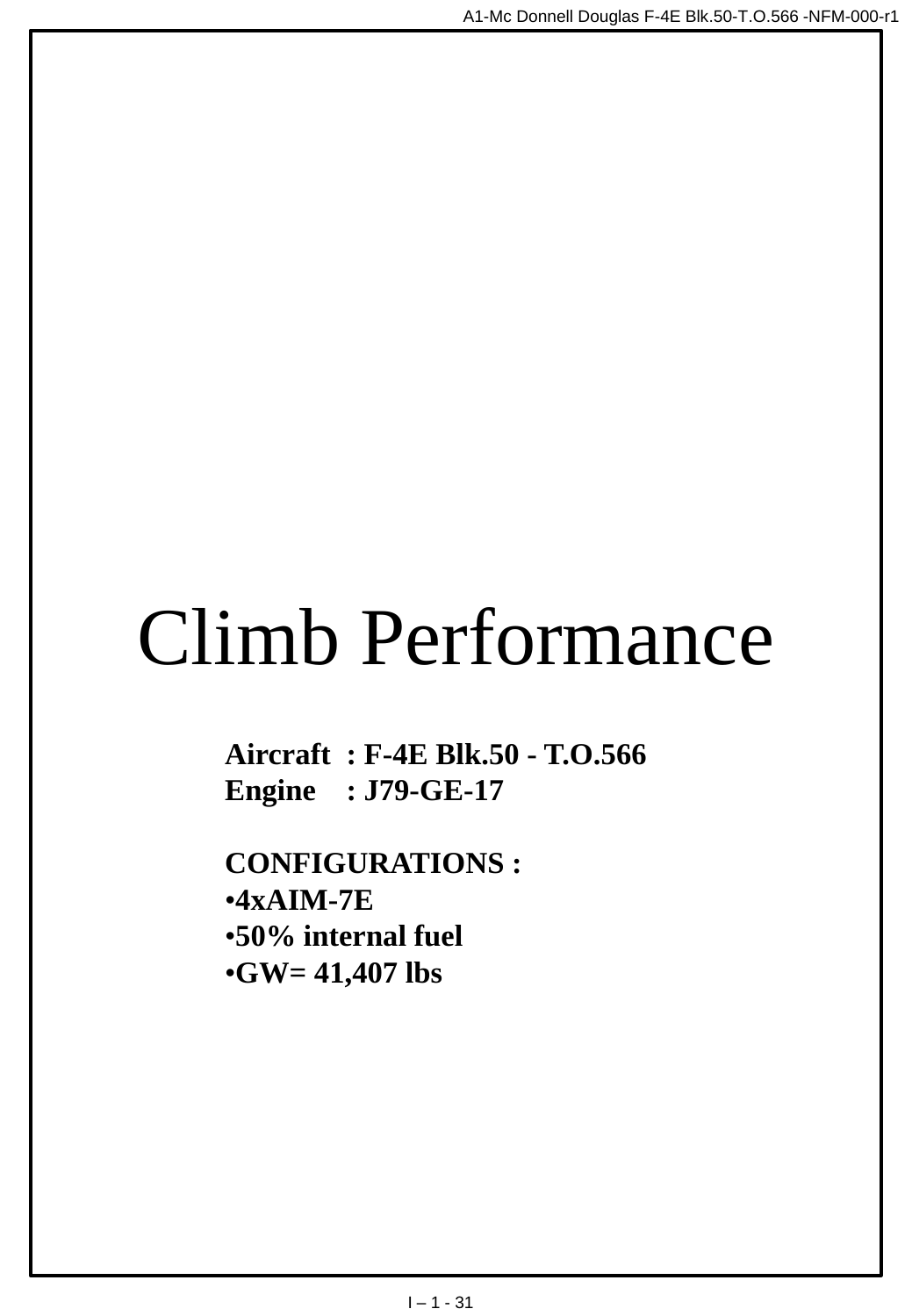**Aircraft : F-4E Blk.50 - T.O.566 Engine :J79-GE-17**

### **CONFIGURATIONS :** •**4xAIM-7E** •**GW=41,407 lbs**

**CONDITIONS:** •**Standard Day** •**Max AB**

**Instantaneous Constant Speed Climb Rate**

![](_page_31_Figure_6.jpeg)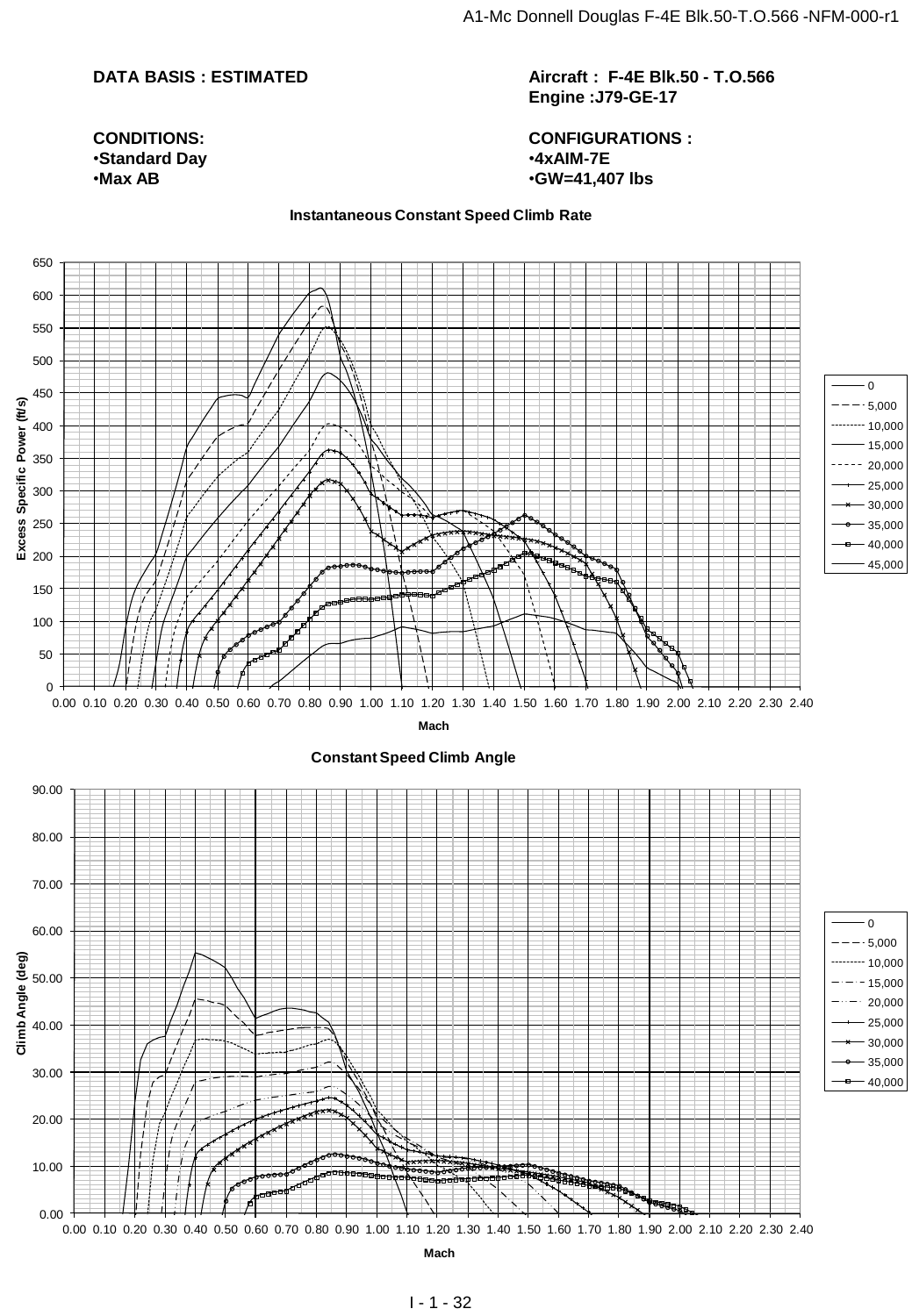**CONDITIONS:** •**Standard Day** •**MIL Power**

**Aircraft : F-4E Blk.50 - T.O.566 Engine :J79-GE-17**

**CONFIGURATIONS :** •**4xAIM-7E** •**GW=41,407 lbs**

#### **Instantaneous Constant Speed Climb Rate**

![](_page_32_Figure_5.jpeg)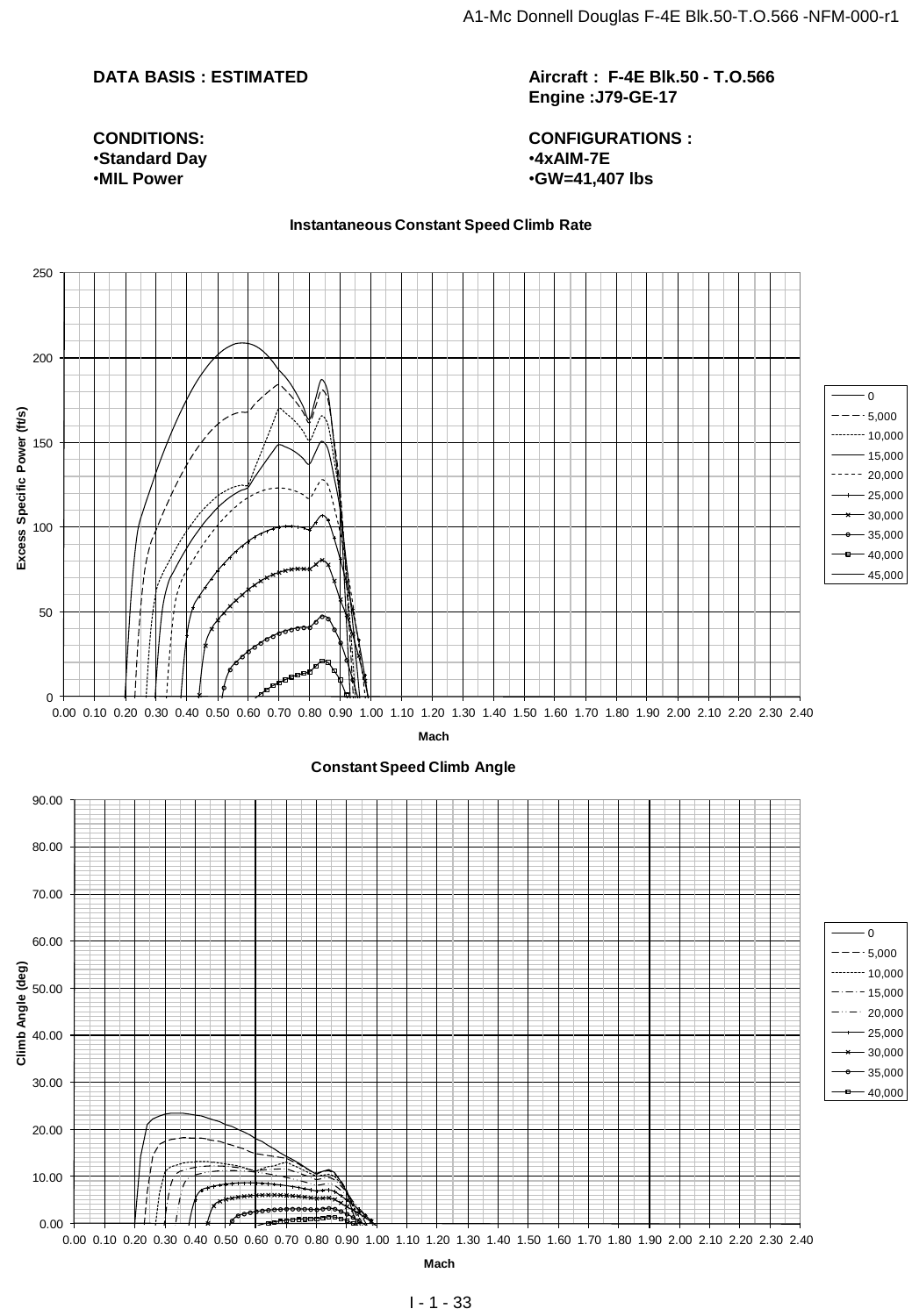# Acceleration Performances

**Aircraft : F-4E Blk.50 - T.O.566 Engine : J79-GE-17**

**CONFIGURATIONS :** •**4xAIM-7E** •**50% internal fuel** •**GW= 41,407 lbs**